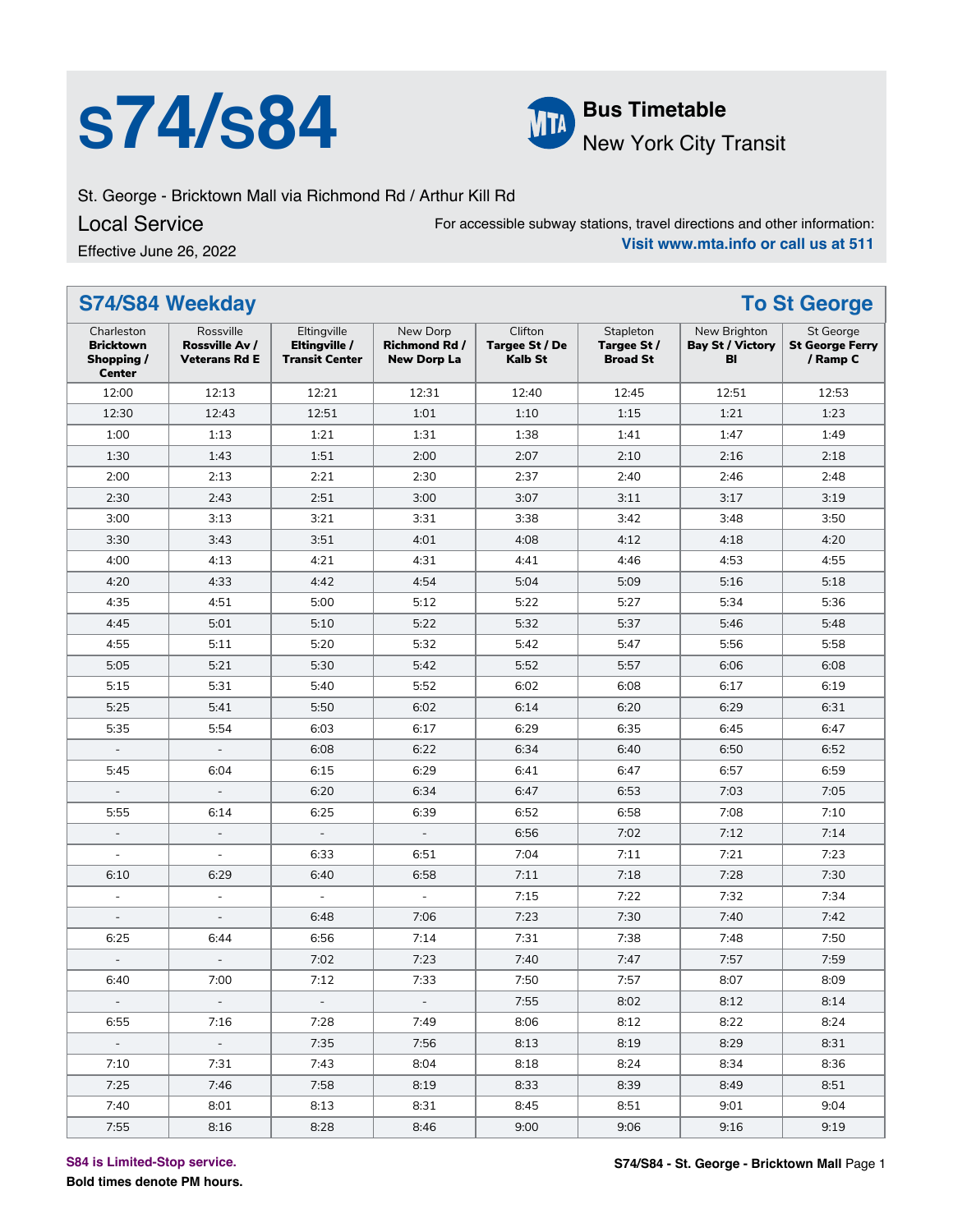| Charleston<br><b>Bricktown</b><br>Shopping /<br><b>Center</b> | Rossville<br>Rossville Av /<br><b>Veterans Rd E</b> | Eltingville<br>Eltingville /<br><b>Transit Center</b> | New Dorp<br>Richmond Rd /<br><b>New Dorp La</b> | Clifton<br>Targee St / De<br>Kalb St | Stapleton<br>Targee St /<br><b>Broad St</b> | New Brighton<br><b>Bay St / Victory</b><br>BI | St George<br><b>St George Ferry</b><br>/ Ramp C |
|---------------------------------------------------------------|-----------------------------------------------------|-------------------------------------------------------|-------------------------------------------------|--------------------------------------|---------------------------------------------|-----------------------------------------------|-------------------------------------------------|
| 8:10                                                          | 8:32                                                | 8:44                                                  | 9:02                                            | 9:16                                 | 9:22                                        | 9:32                                          | 9:35                                            |
| 8:25                                                          | 8:47                                                | 8:59                                                  | 9:17                                            | 9:31                                 | 9:37                                        | 9:47                                          | 9:50                                            |
| 8:40                                                          | 9:02                                                | 9:13                                                  | 9:28                                            | 9:42                                 | 9:48                                        | 9:58                                          | 10:01                                           |
| 8:55                                                          | 9:17                                                | 9:28                                                  | 9:43                                            | 9:57                                 | 10:03                                       | 10:13                                         | 10:16                                           |
| 9:15                                                          | 9:36                                                | 9:47                                                  | 10:02                                           | 10:16                                | 10:22                                       | 10:32                                         | 10:35                                           |
| 9:35                                                          | 9:56                                                | 10:07                                                 | 10:22                                           | 10:36                                | 10:42                                       | 10:52                                         | 10:55                                           |
| 9:55                                                          | 10:16                                               | 10:27                                                 | 10:42                                           | 10:56                                | 11:02                                       | 11:12                                         | 11:15                                           |
| 10:15                                                         | 10:36                                               | 10:47                                                 | 11:02                                           | 11:16                                | 11:22                                       | 11:32                                         | 11:35                                           |
| 10:35                                                         | 10:56                                               | 11:07                                                 | 11:22                                           | 11:36                                | 11:42                                       | 11:52                                         | 11:55                                           |
| 10:55                                                         | 11:16                                               | 11:27                                                 | 11:42                                           | 11:56                                | 12:02                                       | 12:12                                         | 12:15                                           |
| 11:15                                                         | 11:36                                               | 11:47                                                 | 12:02                                           | 12:16                                | 12:22                                       | 12:32                                         | 12:35                                           |
| 11:30                                                         | 11:51                                               | 12:02                                                 | 12:17                                           | 12:31                                | 12:37                                       | 12:47                                         | 12:50                                           |
| 11:45                                                         | 12:06                                               | 12:17                                                 | 12:32                                           | 12:46                                | 12:52                                       | 1:02                                          | 1:05                                            |
| 12:00                                                         | 12:21                                               | 12:32                                                 | 12:47                                           | 1:01                                 | 1:07                                        | 1:17                                          | 1:20                                            |
| 12:15                                                         | 12:36                                               | 12:47                                                 | 1:02                                            | 1:19                                 | 1:25                                        | 1:35                                          | 1:38                                            |
| 12:30                                                         | 12:51                                               | 1:02                                                  | 1:18                                            | 1:35                                 | 1:41                                        | 1:51                                          | 1:54                                            |
| 12:45                                                         | 1:06                                                | 1:17                                                  | 1:33                                            | 1:50                                 | 1:56                                        | 2:06                                          | 2:09                                            |
| 1:00                                                          | 1:22                                                | 1:33                                                  | 1:49                                            | 2:06                                 | 2:14                                        | 2:24                                          | 2:27                                            |
| 1:15                                                          | 1:37                                                | 1:48                                                  | 2:04                                            | 2:23                                 | 2:31                                        | 2:41                                          | 2:44                                            |
| 1:35                                                          | 1:57                                                | 2:08                                                  | 2:26                                            | 2:45                                 | 2:53                                        | 3:03                                          | 3:06                                            |
| 1:55                                                          | 2:17                                                | 2:29                                                  | 2:47                                            | 3:06                                 | 3:14                                        | 3:24                                          | 3:27                                            |
| 2:15                                                          | 2:37                                                | 2:49                                                  | 3:07                                            | 3:26                                 | 3:34                                        | 3:45                                          | 3:48                                            |
| 2:35                                                          | 2:57                                                | 3:09                                                  | 3:27                                            | 3:46                                 | 3:55                                        | 4:06                                          | 4:08                                            |
| $\overline{\phantom{a}}$                                      | $\equiv$                                            | 3:24                                                  | 3:42                                            | 4:01                                 | 4:09                                        | 4:19                                          | 4:21                                            |
| 3:05                                                          | 3:27                                                | 3:39                                                  | 3:56                                            | 4:15                                 | 4:23                                        | 4:33                                          | 4:35                                            |
|                                                               | $\qquad \qquad \blacksquare$                        | 3:54                                                  | 4:11                                            | 4:30                                 | 4:38                                        | 4:48                                          | 4:50                                            |
| 3:35                                                          | 3:58                                                | 4:11                                                  | 4:28                                            | 4:47                                 | 4:55                                        | 5:05                                          | 5:07                                            |
| $\blacksquare$                                                | $\overline{\phantom{a}}$                            | 4:24                                                  | 4:41                                            | 5:00                                 | 5:08                                        | 5:18                                          | 5:20                                            |
| 4:05                                                          | 4:28                                                | 4:40                                                  | 4:57                                            | 5:16                                 | 5:24                                        | 5:34                                          | 5:36                                            |
|                                                               |                                                     | 4:54                                                  | 5:11                                            | 5:30                                 | 5:37                                        | 5:46                                          | 5:48                                            |
| 4:35                                                          | 4:58                                                | 5:10                                                  | 5:27                                            | 5:46                                 | 5:53                                        | 6:02                                          | 6:04                                            |
| $\sim$                                                        | $\blacksquare$                                      | 5:21                                                  | 5:38                                            | 5:56                                 | 6:03                                        | 6:12                                          | 6:14                                            |
| 5:00                                                          | 5:23                                                | 5:35                                                  | 5:53                                            | 6:11                                 | 6:18                                        | 6:27                                          | 6:29                                            |
| 5:20                                                          | 5:43                                                | 5:55                                                  | 6:13                                            | 6:31                                 | 6:39                                        | 6:48                                          | 6:50                                            |
| 5:40                                                          | 6:01                                                | 6:13                                                  | 6:31                                            | 6:48                                 | 6:56                                        | 7:05                                          | 7:07                                            |
| 6:00                                                          | 6:21                                                | 6:33                                                  | 6:49                                            | 7:06                                 | 7:14                                        | 7:23                                          | 7:25                                            |
| 6:20                                                          | 6:41                                                | 6:52                                                  | 7:08                                            | 7:25                                 | 7:33                                        | 7:42                                          | 7:44                                            |
| 6:40                                                          | 6:59                                                | 7:10                                                  | 7:26                                            | 7:43                                 | 7:49                                        | 7:58                                          | 8:00                                            |
| 7:00                                                          | 7:19                                                | 7:30                                                  | 7:45                                            | 8:00                                 | 8:06                                        | 8:15                                          | 8:17                                            |
| 7:25                                                          | 7:43                                                | 7:53                                                  | 8:08                                            | 8:23                                 | 8:29                                        | 8:38                                          | 8:40                                            |
| 7:50                                                          | 8:08                                                | 8:18                                                  | 8:33                                            | 8:45                                 | 8:51                                        | 8:59                                          | 9:01                                            |
| 8:20                                                          | 8:38                                                | 8:49                                                  | 9:02                                            | 9:14                                 | 9:20                                        | 9:28                                          | 9:30                                            |
| 8:50                                                          | 9:07                                                | 9:18                                                  | 9:31                                            | 9:43                                 | 9:49                                        | 9:57                                          | 9:59                                            |
| 9:20                                                          | 9:37                                                | 9:48                                                  | 10:01                                           | 10:12                                | 10:17                                       | 10:25                                         | 10:27                                           |
| 9:50                                                          | 10:07                                               | 10:17                                                 | 10:29                                           | 10:40                                | 10:45                                       | 10:53                                         | 10:55                                           |
| 10:20                                                         | 10:36                                               | 10:46                                                 | 10:58                                           | 11:09                                | 11:13                                       | 11:20                                         | 11:22                                           |
| 10:50                                                         | 11:06                                               | 11:15                                                 | 11:27                                           | 11:38                                | 11:42                                       | 11:49                                         | 11:51                                           |
| 11:30                                                         | 11:46                                               | 11:55                                                 | 12:07                                           | 12:15                                | 12:19                                       | 12:25                                         | 12:27                                           |

**S84 is Limited-Stop service.**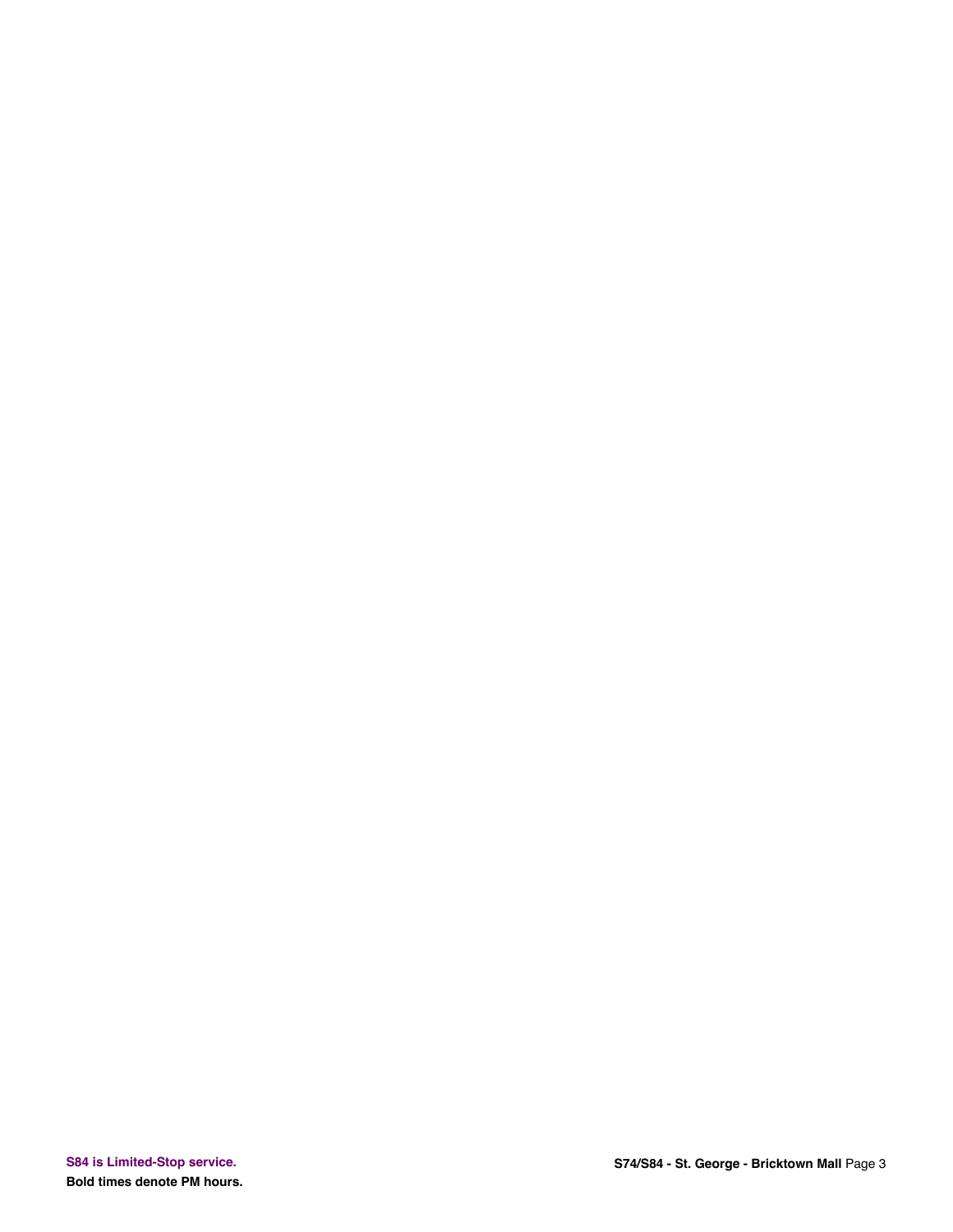| St George                                              | New Brighton                  | Clifton                           | Grasmere                                    | New Dorp                                   | Eltingville                            | Rossville                              | Charleston                                           |
|--------------------------------------------------------|-------------------------------|-----------------------------------|---------------------------------------------|--------------------------------------------|----------------------------------------|----------------------------------------|------------------------------------------------------|
| <b>St George Ferry</b><br>/ Ramp B S74 &<br><b>S84</b> | <b>Bay St / Victory</b><br>BI | Van Duzer St /<br><b>Broad St</b> | <b>Richmond Rd /</b><br><b>Narrows Rd S</b> | <b>Richmond Rd /</b><br><b>New Dorp La</b> | Eltingville /<br><b>Transit Center</b> | Rossville Av /<br><b>Veterans Rd W</b> | <b>Bricktown</b><br><b>Shopping</b><br><b>Center</b> |
| 1:00                                                   | 1:01                          | 1:08                              | 1:14                                        | 1:23                                       | 1:32                                   | 1:41                                   | 1:55                                                 |
| 1:30                                                   | 1:31                          | 1:38                              | 1:43                                        | 1:51                                       | 1:59                                   | 2:08                                   | 2:22                                                 |
| 2:00                                                   | 2:01                          | 2:08                              | 2:13                                        | 2:21                                       | 2:29                                   | 2:38                                   | 2:52                                                 |
| 2:30                                                   | 2:31                          | 2:38                              | 2:43                                        | 2:51                                       | 2:59                                   | 3:08                                   | 3:22                                                 |
| 3:00                                                   | 3:01                          | 3:07                              | 3:11                                        | 3:19                                       | 3:27                                   | 3:36                                   | 3:50                                                 |
| 3:30                                                   | 3:31                          | 3:37                              | 3:41                                        | 3:49                                       | 3:57                                   | 4:06                                   | 4:20                                                 |
| 4:00                                                   | 4:01                          | 4:07                              | 4:11                                        | 4:19                                       | 4:27                                   | 4:36                                   | 4:51                                                 |
| 4:30                                                   | 4:31                          | 4:37                              | 4:42                                        | 4:51                                       | 5:01                                   | 5:12                                   | 5:27                                                 |
| 5:00                                                   | 5:01                          | 5:07                              | 5:12                                        | 5:21                                       | 5:31                                   | 5:42                                   | 5:59                                                 |
| 5:30                                                   | 5:31                          | 5:37                              | 5:42                                        | 5:51                                       | 6:03                                   | 6:13                                   | 6:31                                                 |
| 6:00                                                   | 6:02                          | 6:10                              | 6:16                                        | 6:26                                       | 6:39                                   | 6:51                                   | 7:10                                                 |
| 6:15                                                   | 6:17                          | 6:25                              | 6:31                                        | 6:43                                       | 6:58                                   | 7:10                                   | 7:29                                                 |
| 6:30                                                   | 6:32                          | 6:41                              | 6:48                                        | 7:00                                       | 7:15                                   | 7:27                                   | 7:47                                                 |
| 6:45                                                   | 6:47                          | 6:56                              | 7:03                                        | 7:15                                       | 7:30                                   | 7:42                                   | 8:03                                                 |
| 7:00                                                   | 7:02                          | 7:11                              | 7:18                                        | 7:30                                       | 7:46                                   | 7:58                                   | 8:19                                                 |
| 7:15                                                   | 7:17                          | 7:26                              | 7:33                                        | 7:47                                       | 8:03                                   | 8:15                                   | 8:36                                                 |
| 7:30                                                   | 7:32                          | 7:42                              | 7:49                                        | 8:03                                       | 8:19                                   | 8:31                                   | 8:52                                                 |
| 7:45                                                   | 7:47                          | 7:57                              | 8:04                                        | 8:18                                       | 8:34                                   | 8:46                                   | 9:07                                                 |
| 8:00                                                   | 8:02                          | 8:12                              | 8:19                                        | 8:33                                       | 8:49                                   | 9:01                                   | 9:21                                                 |
| 8:15                                                   | 8:17                          | 8:27                              | 8:34                                        | 8:48                                       | 9:04                                   | 9:15                                   | 9:35                                                 |
| 8:30                                                   | 8:32                          | 8:42                              | 8:49                                        | 9:03                                       | 9:16                                   | 9:27                                   | 9:47                                                 |
| 8:45                                                   | 8:47                          | 8:57                              | 9:04                                        | 9:17                                       | 9:30                                   | 9:41                                   | 10:01                                                |
| 9:00                                                   | 9:02                          | 9:12                              | 9:19                                        | 9:32                                       | 9:45                                   | 9:56                                   | 10:16                                                |
| 9:15                                                   | 9:17                          | 9:27                              | 9:34                                        | 9:47                                       | 10:00                                  | 10:11                                  | 10:31                                                |
| 9:30                                                   | 9:32                          | 9:42                              | 9:49                                        | 10:02                                      | 10:15                                  | 10:26                                  | 10:46                                                |
| 9:45                                                   | 9:47                          | 9:57                              | 10:04                                       | 10:17                                      | 10:30                                  | 10:41                                  | 11:01                                                |
| 10:00                                                  | 10:02                         | 10:12                             | 10:19                                       | 10:32                                      | 10:45                                  | 10:56                                  | 11:16                                                |
| 10:15                                                  | 10:17                         | 10:27                             | 10:34                                       | 10:47                                      | 11:00                                  | 11:11                                  | 11:30                                                |
| 10:30                                                  | 10:32                         | 10:42                             | 10:49                                       | 11:02                                      | 11:15                                  | 11:26                                  | 11:45                                                |
| 10:45                                                  | 10:47                         | 10:57                             | 11:04                                       | 11:17                                      | 11:30                                  | 11:41                                  | 12:00                                                |
| 11:00                                                  | 11:02                         | 11:12                             | 11:18                                       | 11:31                                      | 11:44                                  | 11:55                                  | 12:14                                                |
| 11:20                                                  | 11:22                         | 11:32                             | 11:38                                       | 11:51                                      | 12:04                                  | 12:15                                  | 12:34                                                |
| 11:40                                                  | 11:42                         | 11:52                             | 11:58                                       | 12:11                                      | 12:24                                  | 12:35                                  | 12:54                                                |
| 12:00                                                  | 12:02                         | 12:12                             | 12:18                                       | 12:31                                      | 12:44                                  | 12:55                                  | 1:14                                                 |
| 12:20                                                  | 12:22                         | 12:32                             | 12:38                                       | 12:51                                      | 1:04                                   | 1:16                                   | 1:35                                                 |
| 12:40                                                  | 12:42                         | 12:52                             | 12:58                                       | 1:11                                       | 1:25                                   | 1:37                                   | 1:56                                                 |
| 1:00                                                   | 1:02                          | 1:12                              | 1:19                                        | 1:33                                       | 1:47                                   | 1:59                                   | 2:18                                                 |
| 1:15                                                   | 1:17                          | 1:27                              | 1:34                                        | 1:48                                       | 2:02                                   | 2:14                                   | 2:33                                                 |
| 1:30                                                   | 1:32                          | 1:42                              | 1:49                                        | 2:03                                       | 2:17                                   | 2:29                                   | 2:49                                                 |
| 1:45                                                   | 1:47                          | 1:57                              | 2:04                                        | 2:18                                       | 2:32                                   | 2:45                                   | 3:06                                                 |
| 2:00                                                   | 2:02                          |                                   | 2:19                                        | 2:33                                       | 2:49                                   |                                        | 3:23                                                 |
|                                                        |                               | 2:12                              |                                             |                                            |                                        | 3:02                                   |                                                      |
| 2:15                                                   | 2:20                          | 2:28                              | 2:36                                        | 2:49                                       | 3:04                                   | $\sim$                                 | $\sim$                                               |
| 2:30                                                   | 2:32                          | 2:43                              | 2:51                                        | 3:06                                       | 3:22                                   | 3:35                                   | 3:56                                                 |
| 2:45                                                   | 2:47                          | 2:58                              | 3:06                                        | 3:21                                       | 3:37                                   | $\sim$                                 | $\sim$                                               |
| 3:00                                                   | 3:02                          | 3:13                              | 3:21                                        | 3:36                                       | 3:52                                   | 4:05                                   | 4:26                                                 |
| 3:15                                                   | 3:17                          | 3:28                              | 3:36                                        | 3:51                                       | 4:07                                   | $\sim$                                 | $\sim$                                               |
| 3:30                                                   | 3:32                          | $\sim$                            | 3:43                                        | 3:59                                       | 4:17                                   | 4:30                                   | 4:48                                                 |
| 3:33                                                   | 3:35                          | 3:46                              | 3:54                                        | 4:09                                       | 4:25                                   | $\sim$                                 | $\sim$                                               |

**S84 is Limited-Stop service.**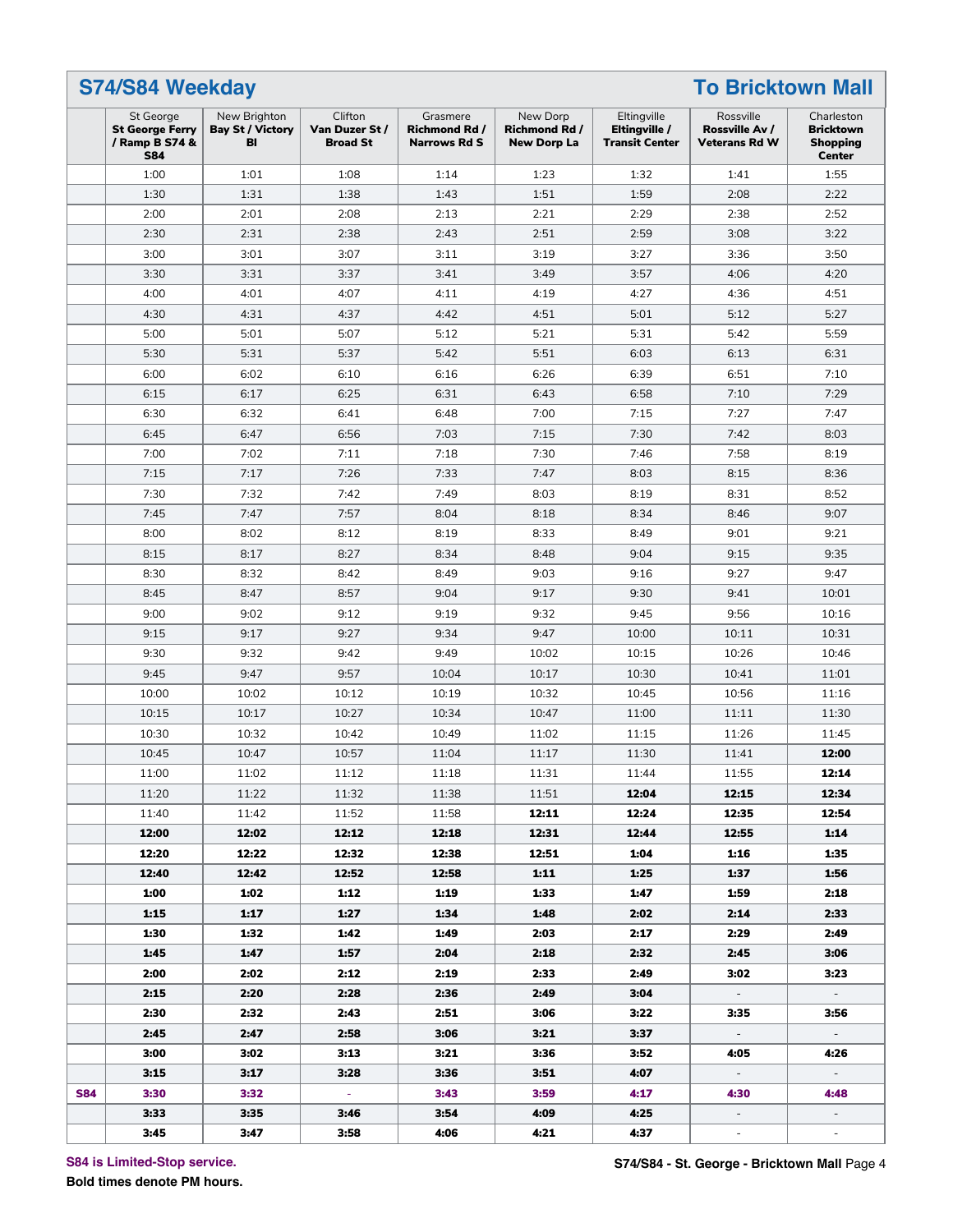|            | St George<br><b>St George Ferry</b><br>/ Ramp B S74 &<br><b>S84</b> | New Brighton<br><b>Bay St / Victory</b><br>BI | Clifton<br>Van Duzer St /<br><b>Broad St</b> | Grasmere<br><b>Richmond Rd /</b><br><b>Narrows Rd S</b> | New Dorp<br><b>Richmond Rd /</b><br><b>New Dorp La</b> | Eltingville<br>Eltingville /<br><b>Transit Center</b> | Rossville<br>Rossville Av /<br><b>Veterans Rd W</b> | Charleston<br><b>Bricktown</b><br><b>Shopping</b><br><b>Center</b> |
|------------|---------------------------------------------------------------------|-----------------------------------------------|----------------------------------------------|---------------------------------------------------------|--------------------------------------------------------|-------------------------------------------------------|-----------------------------------------------------|--------------------------------------------------------------------|
| <b>S84</b> | 4:00                                                                | 4:02                                          | $\equiv$                                     | 4:13                                                    | 4:29                                                   | 4:47                                                  | 5:00                                                | 5:18                                                               |
|            | 4:03                                                                | 4:05                                          | 4:16                                         | 4:24                                                    | 4:39                                                   | 4:56                                                  | $\overline{\phantom{a}}$                            | $\overline{\phantom{a}}$                                           |
| <b>S84</b> | 4:30                                                                | 4:32                                          |                                              | 4:43                                                    | 4:59                                                   | 5:17                                                  | 5:30                                                | 5:47                                                               |
|            | 4:33                                                                | 4:36                                          | 4:47                                         | 4:56                                                    | 5:13                                                   | 5:30                                                  | $\Box$                                              | $\overline{\phantom{0}}$                                           |
|            | 4:50                                                                | 4:53                                          | 5:04                                         | 5:13                                                    | 5:30                                                   | 5:47                                                  | 6:00                                                | 6:20                                                               |
| <b>S84</b> | 5:10                                                                | 5:12                                          | ÷                                            | 5:23                                                    | 5:39                                                   | 5:55                                                  | 6:08                                                | 6:25                                                               |
|            | 5:13                                                                | 5:16                                          | 5:27                                         | 5:36                                                    | 5:52                                                   | 6:09                                                  | $\overline{\phantom{a}}$                            | $\overline{\phantom{0}}$                                           |
|            | 5:14                                                                | 5:17                                          | 5:28                                         | 5:37                                                    | 5:53                                                   | 6:10                                                  | $\overline{\phantom{a}}$                            | $\overline{\phantom{a}}$                                           |
| <b>S84</b> | 5:30                                                                | 5:32                                          | ÷                                            | 5:43                                                    | 5:57                                                   | 6:13                                                  | 6:25                                                | 6:42                                                               |
|            | 5:33                                                                | 5:35                                          | 5:45                                         | 5:52                                                    | 6:08                                                   | 6:23                                                  | $\overline{\phantom{a}}$                            |                                                                    |
| <b>S84</b> | 5:45                                                                | 5:47                                          |                                              | 5:58                                                    | 6:12                                                   | 6:27                                                  | 6:39                                                | 6:53                                                               |
|            | 5:48                                                                | 5:50                                          | 6:00                                         | 6:07                                                    | 6:20                                                   | 6:35                                                  | $\overline{\phantom{a}}$                            | $\overline{\phantom{a}}$                                           |
| <b>S84</b> | 6:00                                                                | 6:02                                          | $\overline{\phantom{a}}$                     | 6:11                                                    | 6:24                                                   | 6:39                                                  | 6:50                                                | 7:04                                                               |
|            | 6:03                                                                | 6:05                                          | 6:15                                         | 6:22                                                    | 6:35                                                   | 6:50                                                  | 7:02                                                | 7:21                                                               |
|            | 6:18                                                                | 6:20                                          | 6:30                                         | 6:37                                                    | 6:50                                                   | 7:05                                                  | 7:17                                                | 7:36                                                               |
|            | 6:33                                                                | 6:35                                          | 6:45                                         | 6:52                                                    | 7:05                                                   | 7:18                                                  | 7:30                                                | 7:49                                                               |
|            | 6:48                                                                | 6:50                                          | 7:00                                         | 7:06                                                    | 7:17                                                   | 7:30                                                  | 7:42                                                | 8:01                                                               |
|            | 7:00                                                                | 7:02                                          | 7:12                                         | 7:18                                                    | 7:29                                                   | 7:42                                                  | 7:54                                                | 8:13                                                               |
|            | 7:12                                                                | 7:14                                          | 7:24                                         | 7:30                                                    | 7:41                                                   | 7:54                                                  | 8:06                                                | 8:25                                                               |
|            | 7:24                                                                | 7:26                                          | 7:36                                         | 7:42                                                    | 7:53                                                   | 8:06                                                  | 8:18                                                | 8:37                                                               |
|            | 7:36                                                                | 7:38                                          | 7:48                                         | 7:54                                                    | 8:05                                                   | 8:18                                                  | 8:30                                                | 8:49                                                               |
|            | 7:50                                                                | 7:52                                          | 8:02                                         | 8:08                                                    | 8:19                                                   | 8:32                                                  | 8:44                                                | 9:03                                                               |
|            | 8:10                                                                | 8:12                                          | 8:22                                         | 8:28                                                    | 8:39                                                   | 8:52                                                  | 9:04                                                | 9:21                                                               |
|            | 8:30                                                                | 8:32                                          | 8:42                                         | 8:48                                                    | 8:59                                                   | 9:12                                                  | 9:23                                                | 9:40                                                               |
| <b>S84</b> | 9:00                                                                | 9:02                                          | ÷                                            | 9:10                                                    | 9:21                                                   | 9:32                                                  | 9:43                                                | 9:57                                                               |
|            | 9:03                                                                | 9:05                                          | 9:14                                         | 9:20                                                    | 9:30                                                   | 9:41                                                  | $\overline{\phantom{a}}$                            | $\overline{\phantom{a}}$                                           |
| <b>S84</b> | 9:30                                                                | 9:32                                          | $\overline{\phantom{a}}$                     | 9:40                                                    | 9:51                                                   | 10:02                                                 | 10:13                                               | 10:27                                                              |
|            | 9:33                                                                | 9:35                                          | 9:44                                         | 9:50                                                    | 10:00                                                  | 10:11                                                 | ÷,                                                  |                                                                    |
|            | 10:00                                                               | 10:02                                         | 10:11                                        | 10:17                                                   | 10:27                                                  | 10:38                                                 | 10:49                                               | 11:05                                                              |
|            | 10:30                                                               | 10:31                                         | 10:39                                        | 10:45                                                   | 10:54                                                  | 11:05                                                 | 11:16                                               | 11:32                                                              |
|            | 11:00                                                               | 11:01                                         | 11:09                                        | 11:15                                                   | 11:24                                                  | 11:35                                                 | 11:46                                               | 12:02                                                              |
|            | 11:30                                                               | 11:31                                         | 11:39                                        | 11:45                                                   | 11:54                                                  | 12:05                                                 | 12:15                                               | 12:29                                                              |
|            | 12:00                                                               | 12:01                                         | 12:08                                        | 12:14                                                   | 12:23                                                  | 12:32                                                 | 12:42                                               | 12:56                                                              |
|            | 12:30                                                               | 12:31                                         | 12:38                                        | 12:44                                                   | 12:53                                                  | 1:02                                                  | 1:12                                                | 1:26                                                               |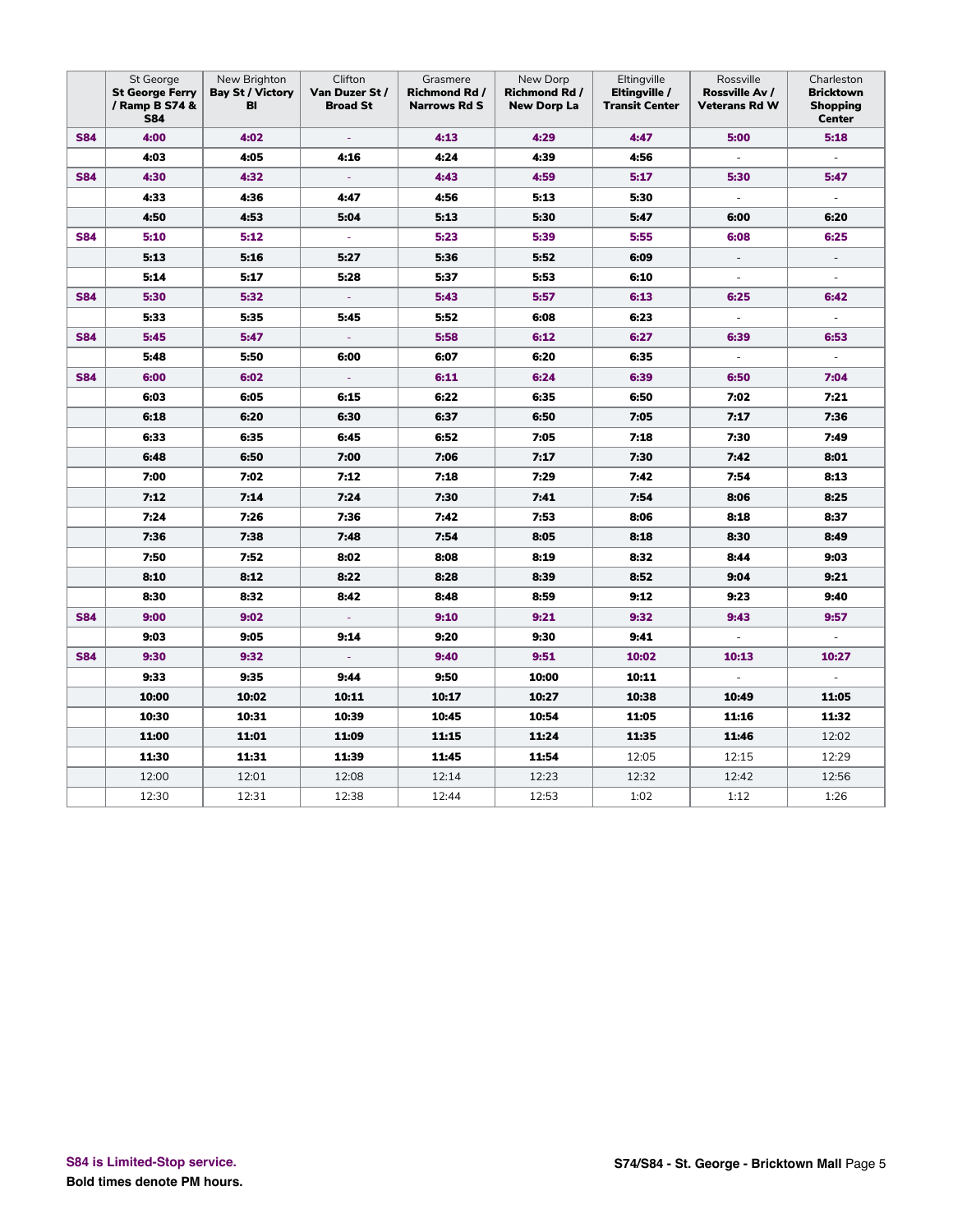|                                                               | <b>S74/S84 Saturday</b>                             |                                                       |                                                        |                                             |                                             |                                               | <b>To St George</b>                             |
|---------------------------------------------------------------|-----------------------------------------------------|-------------------------------------------------------|--------------------------------------------------------|---------------------------------------------|---------------------------------------------|-----------------------------------------------|-------------------------------------------------|
| Charleston<br><b>Bricktown</b><br>Shopping /<br><b>Center</b> | Rossville<br>Rossville Av /<br><b>Veterans Rd E</b> | Eltingville<br>Eltingville /<br><b>Transit Center</b> | New Dorp<br><b>Richmond Rd /</b><br><b>New Dorp La</b> | Clifton<br>Targee St / De<br><b>Kalb St</b> | Stapleton<br>Targee St /<br><b>Broad St</b> | New Brighton<br><b>Bay St / Victory</b><br>BI | St George<br><b>St George Ferry</b><br>/ Ramp C |
| 12:00                                                         | 12:12                                               | 12:20                                                 | 12:31                                                  | 12:40                                       | 12:44                                       | 12:50                                         | 12:52                                           |
| 12:30                                                         | 12:42                                               | 12:50                                                 | 1:01                                                   | 1:10                                        | 1:14                                        | 1:20                                          | 1:22                                            |
| 1:00                                                          | 1:12                                                | 1:20                                                  | 1:31                                                   | 1:40                                        | 1:44                                        | 1:50                                          | 1:52                                            |
| 1:30                                                          | 1:42                                                | 1:50                                                  | 2:01                                                   | 2:09                                        | 2:12                                        | 2:18                                          | 2:20                                            |
| 2:00                                                          | 2:11                                                | 2:18                                                  | 2:27                                                   | 2:35                                        | 2:38                                        | 2:44                                          | 2:46                                            |
| 2:30                                                          | 2:41                                                | 2:48                                                  | 2:57                                                   | 3:05                                        | 3:08                                        | 3:14                                          | 3:16                                            |
| 3:00                                                          | 3:11                                                | 3:18                                                  | 3:27                                                   | 3:35                                        | 3:38                                        | 3:44                                          | 3:46                                            |
| 3:30                                                          | 3:41                                                | 3:48                                                  | 3:57                                                   | 4:05                                        | 4:08                                        | 4:14                                          | 4:16                                            |
| 4:00                                                          | 4:11                                                | 4:18                                                  | 4:27                                                   | 4:35                                        | 4:38                                        | 4:44                                          | 4:46                                            |
| 4:30                                                          | 4:41                                                | 4:48                                                  | 4:57                                                   | 5:05                                        | 5:10                                        | 5:17                                          | 5:19                                            |
| 5:00                                                          | 5:12                                                | 5:21                                                  | 5:32                                                   | 5:42                                        | 5:48                                        | 5:55                                          | 5:57                                            |
| 5:25                                                          | 5:37                                                | 5:47                                                  | 5:58                                                   | 6:08                                        | 6:14                                        | 6:21                                          | 6:23                                            |
| 5:45                                                          | 5:57                                                | 6:07                                                  | 6:18                                                   | 6:28                                        | 6:34                                        | 6:41                                          | 6:43                                            |
| 6:05                                                          | 6:17                                                | 6:27                                                  | 6:38                                                   | 6:48                                        | 6:54                                        | 7:01                                          | 7:03                                            |
| 6:20                                                          | 6:32                                                | 6:42                                                  | 6:53                                                   | 7:03                                        | 7:09                                        | 7:18                                          | 7:20                                            |
| 6:35                                                          | 6:47                                                | 6:57                                                  | 7:08                                                   | 7:19                                        | 7:25                                        | 7:34                                          | 7:36                                            |
| $\equiv$                                                      | $\bar{\phantom{a}}$                                 | 7:08                                                  | 7:20                                                   | 7:31                                        | 7:37                                        | 7:46                                          | 7:48                                            |
| 6:55                                                          | 7:07                                                | 7:18                                                  | 7:30                                                   | 7:41                                        | 7:47                                        | 7:56                                          | 7:58                                            |
| $\sim$                                                        | $\overline{a}$                                      | 7:34                                                  | 7:46                                                   | 7:57                                        | 8:03                                        | 8:12                                          | 8:14                                            |
| 7:25                                                          | 7:39                                                | 7:50                                                  | 8:02                                                   | 8:13                                        | 8:19                                        | 8:28                                          | 8:30                                            |
| $\bar{\phantom{a}}$                                           | $\overline{\phantom{a}}$                            | 8:05                                                  | 8:17                                                   | 8:28                                        | 8:34                                        | 8:44                                          | 8:46                                            |
| 7:55                                                          | 8:09                                                | 8:20                                                  | 8:32                                                   | 8:45                                        | 8:51                                        | 9:01                                          | 9:03                                            |
|                                                               |                                                     | 8:35                                                  | 8:49                                                   | 9:02                                        | 9:08                                        | 9:18                                          | 9:20                                            |
| 8:25                                                          | 8:39                                                | 8:50                                                  | 9:04                                                   | 9:17                                        | 9:23                                        | 9:33                                          | 9:35                                            |
| $\equiv$                                                      | $\bar{\phantom{a}}$                                 | 9:05                                                  | 9:19                                                   | 9:32                                        | 9:38                                        | 9:48                                          | 9:50                                            |
| 8:55                                                          | 9:11                                                | 9:22                                                  | 9:36                                                   | 9:49                                        | 9:55                                        | 10:05                                         | 10:07                                           |
| $\overline{a}$                                                | L.                                                  | 9:37                                                  | 9:51                                                   | 10:04                                       | 10:10                                       | 10:20                                         | 10:22                                           |
| 9:25                                                          | 9:41                                                | 9:52                                                  | 10:06                                                  | 10:19                                       | 10:25                                       | 10:35                                         | 10:37                                           |
|                                                               |                                                     | 10:07                                                 | 10:21                                                  | 10:34                                       | 10:41                                       | 10:50                                         | 10:52                                           |
| 9:55                                                          | 10:11                                               | 10:22                                                 | 10:36                                                  | 10:50                                       | 10:57                                       | 11:06                                         | 11:08                                           |
| $\sim 10$                                                     | $\sim$                                              | 10:37                                                 | 10:53                                                  | 11:07                                       | 11:14                                       | 11:23                                         | 11:25                                           |
| 10:25                                                         | 10:41                                               | 10:52                                                 | 11:08                                                  | 11:22                                       | 11:29                                       | 11:38                                         | 11:40                                           |
| $\sim$                                                        | $\omega_{\rm{max}}$                                 | 11:07                                                 | 11:23                                                  | 11:37                                       | 11:44                                       | 11:53                                         | 11:55                                           |
| 10:55                                                         | 11:11                                               | 11:22                                                 | 11:38                                                  | 11:52                                       | 11:59                                       | 12:08                                         | 12:10                                           |
| $\sim$                                                        | $\omega_{\rm{max}}$                                 | 11:37                                                 | 11:53                                                  | 12:07                                       | 12:14                                       | 12:23                                         | 12:25                                           |
| 11:25                                                         | 11:41                                               | 11:52                                                 | 12:08                                                  | 12:22                                       | 12:29                                       | 12:38                                         | 12:40                                           |
| $\sim$                                                        | $\omega_{\rm{max}}$                                 | 12:07                                                 | 12:23                                                  | 12:37                                       | 12:44                                       | 12:53                                         | 12:55                                           |
| 11:55                                                         | 12:11                                               | 12:22                                                 | 12:38                                                  | 12:52                                       | 12:59                                       | 1:08                                          | 1:10                                            |
| $\sim$                                                        | $\sim 10$                                           | 12:37                                                 | 12:53                                                  | 1:07                                        | 1:14                                        | 1:23                                          | 1:25                                            |
| 12:25                                                         | 12:41                                               | 12:52                                                 | 1:08                                                   | 1:22                                        | 1:29                                        | 1:38                                          | 1:40                                            |
| $\sim$                                                        | $\omega_{\rm{max}}$                                 | 1:07                                                  | 1:23                                                   | 1:37                                        | 1:44                                        | 1:53                                          | 1:55                                            |
| 12:55                                                         | 1:11                                                | 1:22                                                  | 1:38                                                   | 1:52                                        | 1:59                                        | 2:08                                          | 2:10                                            |
| $\sim$                                                        | $\omega_{\rm{eff}}$                                 | 1:37                                                  | 1:53                                                   | 2:07                                        | 2:14                                        | 2:23                                          | 2:25                                            |
| 1:25                                                          | 1:41                                                | 1:52                                                  | 2:08                                                   | 2:22                                        | 2:29                                        | 2:38                                          | 2:40                                            |
| $\sim$                                                        | $\sim$ $-$                                          | 2:09                                                  | 2:25                                                   | 2:39                                        | 2:46                                        | 2:55                                          | 2:57                                            |
| 2:00                                                          | 2:16                                                | 2:27                                                  | 2:43                                                   | 2:57                                        | 3:04                                        | 3:13                                          | 3:15                                            |
|                                                               |                                                     |                                                       |                                                        |                                             |                                             |                                               |                                                 |

**S84 is Limited-Stop service.**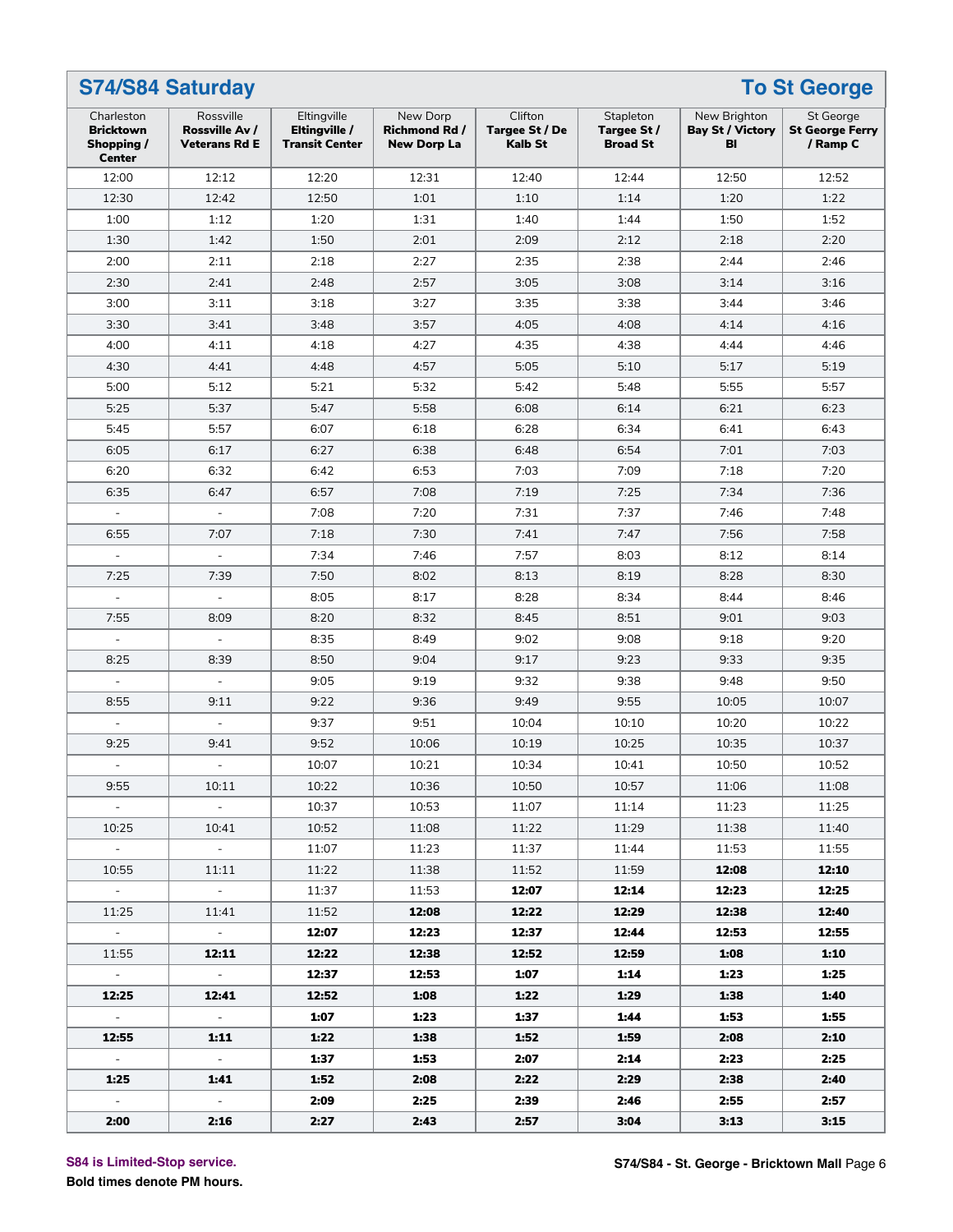| Charleston<br><b>Bricktown</b><br>Shopping /<br><b>Center</b> | Rossville<br>Rossville Av /<br><b>Veterans Rd E</b> | Eltingville<br>Eltingville /<br><b>Transit Center</b> | New Dorp<br><b>Richmond Rd /</b><br><b>New Dorp La</b> | Clifton<br>Targee St / De<br><b>Kalb St</b> | Stapleton<br>Targee St /<br><b>Broad St</b> | New Brighton<br><b>Bay St / Victory</b><br>BI | St George<br><b>St George Ferry</b><br>/ Ramp C |
|---------------------------------------------------------------|-----------------------------------------------------|-------------------------------------------------------|--------------------------------------------------------|---------------------------------------------|---------------------------------------------|-----------------------------------------------|-------------------------------------------------|
| $\equiv$                                                      | $\sim$                                              | 2:42                                                  | 2:58                                                   | 3:12                                        | 3:19                                        | 3:28                                          | 3:30                                            |
| 2:30                                                          | 2:46                                                | 2:57                                                  | 3:13                                                   | 3:27                                        | 3:34                                        | 3:42                                          | 3:44                                            |
| $\equiv$                                                      | $\omega$                                            | 3:12                                                  | 3:28                                                   | 3:42                                        | 3:52                                        | 4:00                                          | 4:02                                            |
| 3:00                                                          | 3:16                                                | 3:27                                                  | 3:43                                                   | 3:54                                        | 4:04                                        | 4:12                                          | 4:14                                            |
| $\omega$                                                      | $\equiv$                                            | 3:41                                                  | 3:56                                                   | 4:07                                        | 4:17                                        | 4:25                                          | 4:27                                            |
| 3:30                                                          | 3:45                                                | 3:55                                                  | 4:10                                                   | 4:21                                        | 4:31                                        | 4:39                                          | 4:41                                            |
| $\sim$                                                        | $\sim$                                              | 4:10                                                  | 4:25                                                   | 4:36                                        | 4:46                                        | 4:54                                          | 4:56                                            |
| 4:00                                                          | 4:15                                                | 4:25                                                  | 4:40                                                   | 4:51                                        | 5:01                                        | 5:09                                          | 5:11                                            |
| $\blacksquare$                                                | $\omega$                                            | 4:40                                                  | 4:55                                                   | 5:06                                        | 5:16                                        | 5:24                                          | 5:26                                            |
| 4:30                                                          | 4:45                                                | 4:55                                                  | 5:10                                                   | 5:21                                        | 5:31                                        | 5:39                                          | 5:41                                            |
| $\blacksquare$                                                | $\equiv$                                            | 5:10                                                  | 5:25                                                   | 5:36                                        | 5:46                                        | 5:54                                          | 5:56                                            |
| 5:00                                                          | 5:15                                                | 5:25                                                  | 5:40                                                   | 5:51                                        | 6:01                                        | 6:09                                          | 6:11                                            |
| 5:30                                                          | 5:45                                                | 5:55                                                  | 6:10                                                   | 6:21                                        | 6:31                                        | 6:39                                          | 6:41                                            |
| 6:00                                                          | 6:15                                                | 6:25                                                  | 6:40                                                   | 6:51                                        | 7:01                                        | 7:08                                          | 7:10                                            |
| 6:30                                                          | 6:45                                                | 6:55                                                  | 7:10                                                   | 7:21                                        | 7:31                                        | 7:38                                          | 7:40                                            |
| 7:05                                                          | 7:19                                                | 7:29                                                  | 7:43                                                   | 7:54                                        | 8:03                                        | 8:10                                          | 8:12                                            |
| 7:40                                                          | 7:54                                                | 8:04                                                  | 8:17                                                   | 8:28                                        | 8:37                                        | 8:44                                          | 8:46                                            |
| 8:15                                                          | 8:29                                                | 8:39                                                  | 8:52                                                   | 9:03                                        | 9:12                                        | 9:19                                          | 9:21                                            |
| 8:50                                                          | 9:04                                                | 9:14                                                  | 9:27                                                   | 9:38                                        | 9:46                                        | 9:53                                          | 9:55                                            |
| 9:20                                                          | 9:34                                                | 9:44                                                  | 9:56                                                   | 10:07                                       | 10:15                                       | 10:22                                         | 10:24                                           |
| 9:50                                                          | 10:03                                               | 10:13                                                 | 10:25                                                  | 10:36                                       | 10:44                                       | 10:51                                         | 10:53                                           |
| 10:20                                                         | 10:33                                               | 10:43                                                 | 10:55                                                  | 11:06                                       | 11:14                                       | 11:21                                         | 11:23                                           |
| 10:50                                                         | 11:03                                               | 11:13                                                 | 11:25                                                  | 11:36                                       | 11:44                                       | 11:51                                         | 11:53                                           |
| 11:20                                                         | 11:33                                               | 11:43                                                 | 11:55                                                  | 12:06                                       | 12:14                                       | 12:21                                         | 12:23                                           |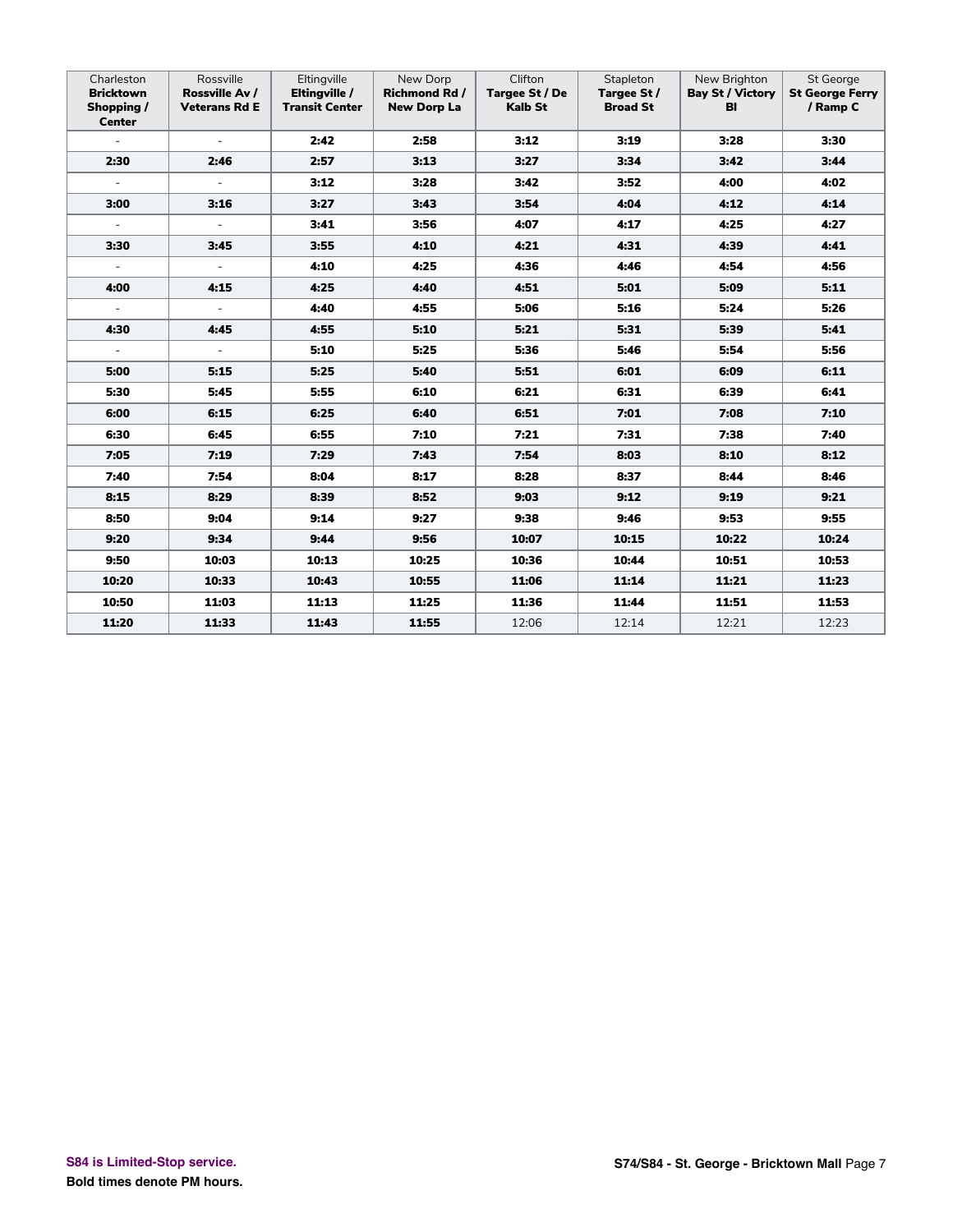| <b>To Bricktown Mall</b><br><b>S74/S84 Saturday</b>                 |                                               |                                              |                                                         |                                                        |                                                       |                                                     |                                                                    |  |
|---------------------------------------------------------------------|-----------------------------------------------|----------------------------------------------|---------------------------------------------------------|--------------------------------------------------------|-------------------------------------------------------|-----------------------------------------------------|--------------------------------------------------------------------|--|
| St George<br><b>St George Ferry</b><br>/ Ramp B S74 &<br><b>S84</b> | New Brighton<br><b>Bay St / Victory</b><br>BI | Clifton<br>Van Duzer St /<br><b>Broad St</b> | Grasmere<br><b>Richmond Rd /</b><br><b>Narrows Rd S</b> | New Dorp<br><b>Richmond Rd /</b><br><b>New Dorp La</b> | Eltingville<br>Eltingville /<br><b>Transit Center</b> | Rossville<br>Rossville Av /<br><b>Veterans Rd W</b> | Charleston<br><b>Bricktown</b><br><b>Shopping</b><br><b>Center</b> |  |
| 1:00                                                                | 1:02                                          | 1:09                                         | 1:14                                                    | 1:23                                                   | 1:32                                                  | 1:41                                                | 1:56                                                               |  |
| 1:30                                                                | 1:32                                          | 1:39                                         | 1:44                                                    | 1:53                                                   | 2:02                                                  | 2:11                                                | 2:26                                                               |  |
| 2:00                                                                | 2:02                                          | 2:09                                         | 2:14                                                    | 2:23                                                   | 2:32                                                  | 2:41                                                | 2:56                                                               |  |
| 2:30                                                                | 2:32                                          | 2:39                                         | 2:44                                                    | 2:53                                                   | 3:02                                                  | 3:11                                                | 3:23                                                               |  |
| 3:00                                                                | 3:02                                          | 3:07                                         | 3:11                                                    | 3:19                                                   | 3:27                                                  | 3:36                                                | 3:48                                                               |  |
| 3:30                                                                | 3:32                                          | 3:37                                         | 3:41                                                    | 3:49                                                   | 3:57                                                  | 4:06                                                | 4:18                                                               |  |
| 4:00                                                                | 4:02                                          | 4:07                                         | 4:11                                                    | 4:19                                                   | 4:27                                                  | 4:36                                                | 4:48                                                               |  |
| 4:30                                                                | 4:32                                          | 4:37                                         | 4:41                                                    | 4:49                                                   | 4:57                                                  | 5:06                                                | 5:21                                                               |  |
| 5:00                                                                | 5:02                                          | 5:08                                         | 5:13                                                    | 5:22                                                   | 5:31                                                  | 5:40                                                | 5:55                                                               |  |
| 5:30                                                                | 5:32                                          | 5:38                                         | 5:43                                                    | 5:52                                                   | 6:01                                                  | 6:10                                                | 6:27                                                               |  |
| 6:00                                                                | 6:02                                          | 6:09                                         | 6:15                                                    | 6:25                                                   | 6:34                                                  | 6:45                                                | 7:03                                                               |  |
| 6:30                                                                | 6:33                                          | 6:41                                         | 6:47                                                    | 6:59                                                   | 7:11                                                  | 7:22                                                | 7:40                                                               |  |
| 7:00                                                                | 7:03                                          | 7:11                                         | 7:17                                                    | 7:29                                                   | 7:41                                                  | 7:52                                                | 8:10                                                               |  |
| 7:15                                                                | 7:18                                          | 7:26                                         | 7:32                                                    | 7:44                                                   | 7:56                                                  | $\overline{\phantom{a}}$                            | $\overline{\phantom{a}}$                                           |  |
| 7:30                                                                | 7:33                                          | 7:41                                         | 7:47                                                    | 7:59                                                   | 8:11                                                  | 8:22                                                | 8:40                                                               |  |
| 7:45                                                                | 7:48                                          | 7:56                                         | 8:02                                                    | 8:14                                                   | 8:26                                                  |                                                     |                                                                    |  |
| 8:00                                                                | 8:03                                          | 8:11                                         | 8:17                                                    | 8:29                                                   | 8:41                                                  | 8:52                                                | 9:10                                                               |  |
| 8:15                                                                | 8:18                                          | 8:26                                         | 8:32                                                    | 8:44                                                   | 8:56                                                  | $\overline{\phantom{a}}$                            |                                                                    |  |
| 8:30                                                                | 8:33                                          | 8:41                                         | 8:47                                                    | 8:59                                                   | 9:11                                                  | 9:22                                                | 9:40                                                               |  |
| 8:45                                                                | 8:48                                          | 8:56                                         | 9:02                                                    | 9:14                                                   | 9:26                                                  | $\overline{\phantom{a}}$                            |                                                                    |  |
| 9:00                                                                | 9:03                                          | 9:11                                         | 9:17                                                    | 9:29                                                   | 9:41                                                  | 9:52                                                | 10:09                                                              |  |
| 9:15                                                                | 9:18                                          | 9:26                                         | 9:32                                                    | 9:45                                                   | 9:58                                                  | $\overline{\phantom{a}}$                            |                                                                    |  |
| 9:30                                                                | 9:33                                          | 9:42                                         | 9:48                                                    | 10:01                                                  | 10:14                                                 | 10:25                                               | 10:42                                                              |  |
| 9:45                                                                | 9:48                                          | 9:57                                         | 10:03                                                   | 10:16                                                  | 10:29                                                 |                                                     |                                                                    |  |
| 10:00                                                               | 10:03                                         | 10:12                                        | 10:18                                                   | 10:31                                                  | 10:45                                                 | 10:58                                               | 11:15                                                              |  |
| 10:15                                                               | 10:18                                         | 10:27                                        | 10:33                                                   | 10:46                                                  | 11:00                                                 | $\overline{\phantom{a}}$                            |                                                                    |  |
| 10:30                                                               | 10:33                                         | 10:43                                        | 10:50                                                   | 11:03                                                  | 11:17                                                 | 11:30                                               | 11:47                                                              |  |
| 10:45                                                               | 10:48                                         | 10:58                                        | 11:05                                                   | 11:18                                                  | 11:32                                                 |                                                     |                                                                    |  |
| 11:00                                                               | 11:03                                         | 11:13                                        | 11:20                                                   | 11:33                                                  | 11:47                                                 | 12:00                                               | 12:17                                                              |  |
| 11:15                                                               | 11:18                                         | 11:28                                        | 11:35                                                   | 11:48                                                  | 12:02                                                 | $\sim$                                              | $\sim$                                                             |  |
| 11:30                                                               | 11:33                                         | 11:43                                        | 11:50                                                   | 12:03                                                  | 12:17                                                 | 12:30                                               | 12:47                                                              |  |
| 11:45                                                               | 11:48                                         | 11:58                                        | 12:05                                                   | 12:18                                                  | 12:32                                                 | $\sim$                                              |                                                                    |  |
| 12:00                                                               | 12:03                                         | 12:13                                        | 12:20                                                   | 12:33                                                  | 12:47                                                 | 1:00                                                | 1:17                                                               |  |
| 12:15                                                               | 12:18                                         | 12:28                                        | 12:35                                                   | 12:48                                                  | 1:02                                                  | $\sim$                                              | $\sim$                                                             |  |
| 12:30                                                               | 12:33                                         | 12:43                                        | 12:50                                                   | 1:03                                                   | 1:17                                                  | 1:30                                                | 1:47                                                               |  |
| 12:45                                                               | 12:48                                         | 12:58                                        | 1:05                                                    | 1:18                                                   | 1:32                                                  | $\sim$                                              | $\sim$                                                             |  |
| 1:00                                                                | 1:03                                          | 1:13                                         | 1:20                                                    | 1:33                                                   | 1:47                                                  | 2:00                                                | 2:17                                                               |  |
| 1:15                                                                | 1:18                                          | 1:28                                         | 1:35                                                    | 1:48                                                   | 2:02                                                  | $\sim$                                              | $\sim$                                                             |  |
| 1:30                                                                | 1:33                                          | 1:43                                         | 1:50                                                    | 2:03                                                   | 2:17                                                  | 2:30                                                | 2:47                                                               |  |
| 1:45                                                                | 1:48                                          | 1:58                                         | 2:05                                                    | 2:18                                                   | 2:32                                                  | $\sim$                                              | $\sim$                                                             |  |
| 2:00                                                                | 2:03                                          | 2:13                                         | 2:20                                                    | 2:33                                                   | 2:47                                                  | 3:00                                                | 3:16                                                               |  |
| 2:15                                                                | 2:18                                          | 2:28                                         | 2:35                                                    | 2:48                                                   | 3:02                                                  | $\sim$                                              | $\sim$                                                             |  |
| 2:30                                                                | 2:33                                          | 2:43                                         | 2:50                                                    | 3:03                                                   | 3:17                                                  | 3:29                                                | 3:45                                                               |  |
| 2:45                                                                | 2:48                                          | 2:58                                         | 3:05                                                    | 3:17                                                   | 3:31                                                  | $\sim$                                              | $\sim$                                                             |  |
| 3:00                                                                | 3:03                                          | 3:12                                         | 3:18                                                    | 3:30                                                   | 3:44                                                  | 3:56                                                | 4:12                                                               |  |
| 3:15                                                                | 3:18                                          | 3:27                                         | 3:33                                                    | 3:45                                                   | 3:59                                                  | $\sim$                                              | $\sim$                                                             |  |

**S84 is Limited-Stop service.**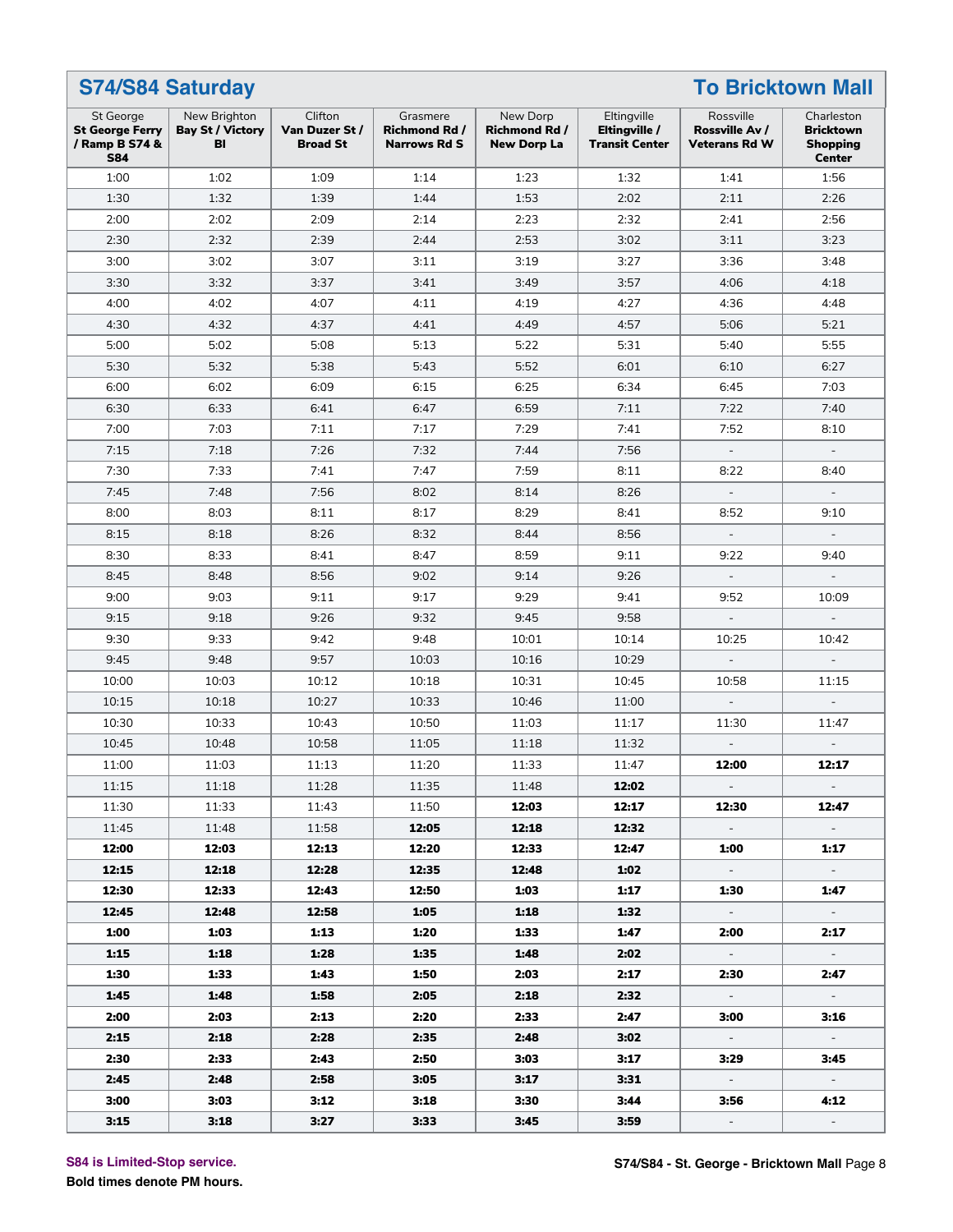| St George<br><b>St George Ferry</b><br>/ Ramp B S74 &<br><b>S84</b> | New Brighton<br><b>Bay St / Victory</b><br>BI | Clifton<br>Van Duzer St /<br><b>Broad St</b> | Grasmere<br><b>Richmond Rd /</b><br><b>Narrows Rd S</b> | New Dorp<br><b>Richmond Rd/</b><br><b>New Dorp La</b> | Eltingville<br>Eltingville /<br><b>Transit Center</b> | Rossville<br>Rossville Av /<br><b>Veterans Rd W</b> | Charleston<br><b>Bricktown</b><br><b>Shopping</b><br><b>Center</b> |
|---------------------------------------------------------------------|-----------------------------------------------|----------------------------------------------|---------------------------------------------------------|-------------------------------------------------------|-------------------------------------------------------|-----------------------------------------------------|--------------------------------------------------------------------|
| 3:30                                                                | 3:33                                          | 3:42                                         | 3:48                                                    | 4:00                                                  | 4:14                                                  | 4:26                                                | 4:42                                                               |
| 3:45                                                                | 3:48                                          | 3:57                                         | 4:03                                                    | 4:15                                                  | 4:29                                                  | $\sim$                                              | $\sim$                                                             |
| 4:00                                                                | 4:03                                          | 4:12                                         | 4:18                                                    | 4:30                                                  | 4:44                                                  | 4:56                                                | 5:12                                                               |
| 4:15                                                                | 4:18                                          | 4:27                                         | 4:33                                                    | 4:45                                                  | 4:59                                                  | $\Box$                                              | $\sim$                                                             |
| 4:30                                                                | 4:33                                          | 4:42                                         | 4:48                                                    | 5:00                                                  | 5:14                                                  | 5:26                                                | 5:42                                                               |
| 4:45                                                                | 4:48                                          | 4:57                                         | 5:03                                                    | 5:15                                                  | 5:29                                                  | $\overline{\phantom{a}}$                            |                                                                    |
| 5:00                                                                | 5:03                                          | 5:12                                         | 5:18                                                    | 5:30                                                  | 5:44                                                  | 5:56                                                | 6:12                                                               |
| 5:15                                                                | 5:18                                          | 5:27                                         | 5:33                                                    | 5:45                                                  | 5:59                                                  | $\overline{\phantom{a}}$                            |                                                                    |
| 5:30                                                                | 5:33                                          | 5:42                                         | 5:48                                                    | 6:00                                                  | 6:12                                                  | 6:23                                                | 6:39                                                               |
| 5:45                                                                | 5:48                                          | 5:57                                         | 6:03                                                    | 6:14                                                  | 6:26                                                  | $\overline{\phantom{a}}$                            |                                                                    |
| 6:00                                                                | 6:03                                          | 6:12                                         | 6:18                                                    | 6:29                                                  | 6:41                                                  | 6:52                                                | 7:08                                                               |
| 6:15                                                                | 6:18                                          | 6:27                                         | 6:33                                                    | 6:44                                                  | 6:56                                                  | $\overline{\phantom{a}}$                            | $\overline{\phantom{a}}$                                           |
| 6:30                                                                | 6:33                                          | 6:42                                         | 6:48                                                    | 6:59                                                  | 7:11                                                  | 7:22                                                | 7:38                                                               |
| 6:45                                                                | 6:48                                          | 6:57                                         | 7:03                                                    | 7:14                                                  | 7:26                                                  | $\equiv$                                            | $\blacksquare$                                                     |
| 7:00                                                                | 7:03                                          | 7:12                                         | 7:18                                                    | 7:29                                                  | 7:41                                                  | 7:52                                                | 8:08                                                               |
| 7:30                                                                | 7:33                                          | 7:42                                         | 7:48                                                    | 7:59                                                  | 8:11                                                  | 8:22                                                | 8:38                                                               |
| 8:00                                                                | 8:03                                          | 8:12                                         | 8:18                                                    | 8:29                                                  | 8:41                                                  | 8:52                                                | 9:08                                                               |
| 8:30                                                                | 8:33                                          | 8:42                                         | 8:48                                                    | 8:59                                                  | 9:11                                                  | 9:22                                                | 9:38                                                               |
| 9:00                                                                | 9:02                                          | 9:11                                         | 9:17                                                    | 9:27                                                  | 9:38                                                  | 9:49                                                | 10:05                                                              |
| 9:30                                                                | 9:32                                          | 9:41                                         | 9:47                                                    | 9:57                                                  | 10:08                                                 | 10:19                                               | 10:35                                                              |
| 10:00                                                               | 10:02                                         | 10:11                                        | 10:17                                                   | 10:27                                                 | 10:38                                                 | 10:48                                               | 11:04                                                              |
| 10:30                                                               | 10:32                                         | 10:40                                        | 10:45                                                   | 10:55                                                 | 11:06                                                 | 11:16                                               | 11:32                                                              |
| 11:00                                                               | 11:02                                         | 11:10                                        | 11:15                                                   | 11:25                                                 | 11:36                                                 | 11:46                                               | 12:02                                                              |
| 11:30                                                               | 11:32                                         | 11:40                                        | 11:45                                                   | 11:55                                                 | 12:06                                                 | 12:16                                               | 12:32                                                              |
| 12:00                                                               | 12:02                                         | 12:10                                        | 12:15                                                   | 12:25                                                 | 12:36                                                 | 12:46                                               | 1:02                                                               |
| 12:30                                                               | 12:32                                         | 12:40                                        | 12:45                                                   | 12:55                                                 | 1:06                                                  | 1:16                                                | 1:32                                                               |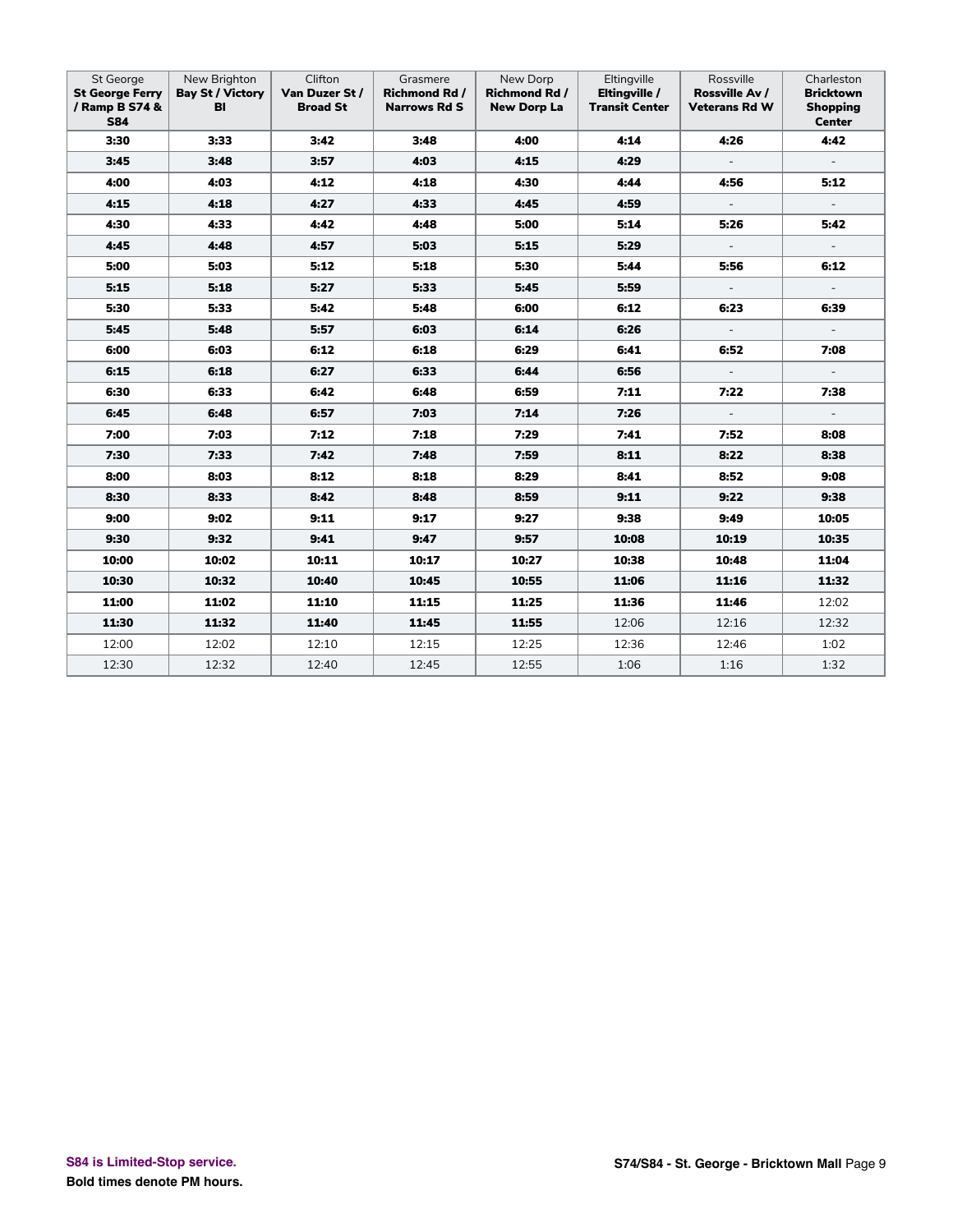| S74/S84 Sunday                                                |                                                     |                                                       |                                                        |                                             |                                             |                                               | <b>To St George</b>                                    |
|---------------------------------------------------------------|-----------------------------------------------------|-------------------------------------------------------|--------------------------------------------------------|---------------------------------------------|---------------------------------------------|-----------------------------------------------|--------------------------------------------------------|
| Charleston<br><b>Bricktown</b><br>Shopping /<br><b>Center</b> | Rossville<br>Rossville Av /<br><b>Veterans Rd E</b> | Eltingville<br>Eltingville /<br><b>Transit Center</b> | New Dorp<br><b>Richmond Rd /</b><br><b>New Dorp La</b> | Clifton<br>Targee St / De<br><b>Kalb St</b> | Stapleton<br>Targee St /<br><b>Broad St</b> | New Brighton<br><b>Bay St / Victory</b><br>BI | <b>St George</b><br><b>St George Ferry</b><br>/ Ramp C |
| 12:02                                                         | 12:13                                               | 12:21                                                 | 12:32                                                  | 12:42                                       | 12:47                                       | 12:53                                         | 12:55                                                  |
| 12:37                                                         | 12:48                                               | 12:56                                                 | 1:07                                                   | 1:14                                        | 1:17                                        | 1:23                                          | 1:25                                                   |
| 1:07                                                          | 1:18                                                | 1:26                                                  | 1:37                                                   | 1:44                                        | 1:47                                        | 1:53                                          | 1:55                                                   |
| 1:37                                                          | 1:48                                                | 1:56                                                  | 2:07                                                   | 2:14                                        | 2:17                                        | 2:23                                          | 2:25                                                   |
| 2:07                                                          | 2:18                                                | 2:26                                                  | 2:37                                                   | 2:44                                        | 2:47                                        | 2:53                                          | 2:55                                                   |
| 2:37                                                          | 2:48                                                | 2:56                                                  | 3:07                                                   | 3:14                                        | 3:17                                        | 3:23                                          | 3:25                                                   |
| 3:07                                                          | 3:18                                                | 3:26                                                  | 3:37                                                   | 3:44                                        | 3:47                                        | 3:53                                          | 3:55                                                   |
| 3:37                                                          | 3:48                                                | 3:56                                                  | 4:07                                                   | 4:14                                        | 4:17                                        | 4:23                                          | 4:25                                                   |
| 4:02                                                          | 4:13                                                | 4:21                                                  | 4:32                                                   | 4:39                                        | 4:43                                        | 4:50                                          | 4:52                                                   |
| 4:27                                                          | 4:38                                                | 4:47                                                  | 4:58                                                   | 5:05                                        | 5:09                                        | 5:16                                          | 5:18                                                   |
| 4:57                                                          | 5:09                                                | 5:18                                                  | 5:29                                                   | 5:36                                        | 5:40                                        | 5:47                                          | 5:49                                                   |
| 5:27                                                          | 5:39                                                | 5:48                                                  | 5:59                                                   | 6:06                                        | 6:11                                        | 6:18                                          | 6:20                                                   |
| 5:57                                                          | 6:09                                                | 6:18                                                  | 6:30                                                   | 6:38                                        | 6:43                                        | 6:50                                          | 6:52                                                   |
| 6:27                                                          | 6:39                                                | 6:48                                                  | 7:00                                                   | 7:10                                        | 7:15                                        | 7:23                                          | 7:25                                                   |
| 6:52                                                          | 7:04                                                | 7:14                                                  | 7:27                                                   | 7:37                                        | 7:42                                        | 7:50                                          | 7:52                                                   |
| 7:07                                                          | 7:21                                                | 7:31                                                  | 7:44                                                   | 7:54                                        | 7:59                                        | 8:07                                          | 8:09                                                   |
| 7:22                                                          | 7:36                                                | 7:46                                                  | 7:59                                                   | 8:09                                        | 8:14                                        | 8:22                                          | 8:24                                                   |
| 7:37                                                          | 7:51                                                | 8:01                                                  | 8:14                                                   | 8:24                                        | 8:29                                        | 8:37                                          | 8:39                                                   |
| 7:52                                                          | 8:06                                                | 8:16                                                  | 8:29                                                   | 8:39                                        | 8:44                                        | 8:52                                          | 8:54                                                   |
| 8:17                                                          | 8:31                                                | 8:41                                                  | 8:54                                                   | 9:04                                        | 9:09                                        | 9:17                                          | 9:19                                                   |
| 8:47                                                          | 9:01                                                | 9:11                                                  | 9:24                                                   | 9:34                                        | 9:40                                        | 9:48                                          | 9:50                                                   |
| 9:15                                                          | 9:29                                                | 9:39                                                  | 9:53                                                   | 10:04                                       | 10:10                                       | 10:18                                         | 10:20                                                  |
| 9:40                                                          | 9:54                                                | 10:05                                                 | 10:19                                                  | 10:30                                       | 10:36                                       | 10:45                                         | 10:47                                                  |
| 10:10                                                         | 10:24                                               | 10:35                                                 | 10:50                                                  | 11:02                                       | 11:08                                       | 11:17                                         | 11:19                                                  |
| 10:40                                                         | 10:55                                               | 11:05                                                 | 11:20                                                  | 11:32                                       | 11:38                                       | 11:47                                         | 11:49                                                  |
| 11:10                                                         | 11:25                                               | 11:35                                                 | 11:50                                                  | 12:02                                       | 12:08                                       | 12:17                                         | 12:19                                                  |
| 11:25                                                         | 11:40                                               | 11:50                                                 | 12:05                                                  | 12:17                                       | 12:23                                       | 12:32                                         | 12:34                                                  |
| 11:40                                                         | 11:55                                               | 12:05                                                 | 12:20                                                  | 12:32                                       | 12:38                                       | 12:47                                         | 12:49                                                  |
| 11:55                                                         | 12:10                                               | 12:20                                                 | 12:35                                                  | 12:48                                       | 12:54                                       | 1:03                                          | 1:05                                                   |
| 12:25                                                         | 12:40                                               | 12:51                                                 | 1:07                                                   | 1:20                                        | 1:26                                        | 1:35                                          | 1:37                                                   |
| 12:55                                                         | 1:10                                                | 1:21                                                  | 1:37                                                   | 1:50                                        | 1:56                                        | 2:05                                          | 2:07                                                   |
| 1:25                                                          | 1:40                                                | 1:51                                                  | 2:07                                                   | 2:20                                        | 2:26                                        | 2:35                                          | 2:37                                                   |
| 1:55                                                          | 2:10                                                | 2:21                                                  | 2:37                                                   | 2:49                                        | 2:55                                        | 3:04                                          | 3:06                                                   |
| 2:10                                                          | 2:25                                                | 2:36                                                  | 2:51                                                   | 3:03                                        | 3:09                                        | 3:18                                          | 3:20                                                   |
| 2:25                                                          | 2:40                                                | 2:50                                                  | 3:05                                                   | 3:17                                        | 3:23                                        | 3:32                                          | 3:34                                                   |
| 2:40                                                          | 2:55                                                | 3:05                                                  | 3:20                                                   | 3:32                                        | 3:38                                        | 3:47                                          | 3:49                                                   |
| 2:55                                                          | 3:10                                                | 3:20                                                  | 3:35                                                   | 3:47                                        | 3:53                                        | 4:02                                          | 4:04                                                   |
| 3:15                                                          | 3:30                                                | 3:40                                                  | 3:55                                                   | 4:07                                        | 4:13                                        | 4:22                                          | 4:24                                                   |
| 3:45                                                          | 4:00                                                | 4:10                                                  | 4:25                                                   | 4:37                                        | 4:43                                        | 4:52                                          | 4:54                                                   |
| 4:15                                                          | 4:30                                                | 4:40                                                  | 4:55                                                   | 5:07                                        | 5:13                                        | 5:22                                          | 5:24                                                   |
| 4:45                                                          | 5:00                                                | 5:10                                                  | 5:25                                                   | 5:37                                        | 5:43                                        | 5:52                                          | 5:54                                                   |
| 5:15                                                          | 5:30                                                | 5:40                                                  | 5:55                                                   | 6:07                                        | 6:13                                        | 6:22                                          | 6:24                                                   |
| 5:45                                                          | 6:00                                                | 6:10                                                  | 6:25                                                   | 6:37                                        | 6:43                                        | 6:52                                          | 6:54                                                   |
| 6:15                                                          | 6:30                                                | 6:40                                                  | 6:55                                                   | 7:07                                        | 7:13                                        | 7:21                                          | 7:23                                                   |
| 6:45                                                          | 7:00                                                | 7:10                                                  | 7:24                                                   | 7:36                                        | 7:42                                        | 7:50                                          | 7:52                                                   |
| 7:15                                                          | 7:29                                                | 7:39                                                  | 7:53                                                   | 8:05                                        | 8:11                                        | 8:19                                          | 8:21                                                   |
|                                                               |                                                     |                                                       |                                                        |                                             |                                             |                                               |                                                        |

**S84 is Limited-Stop service.**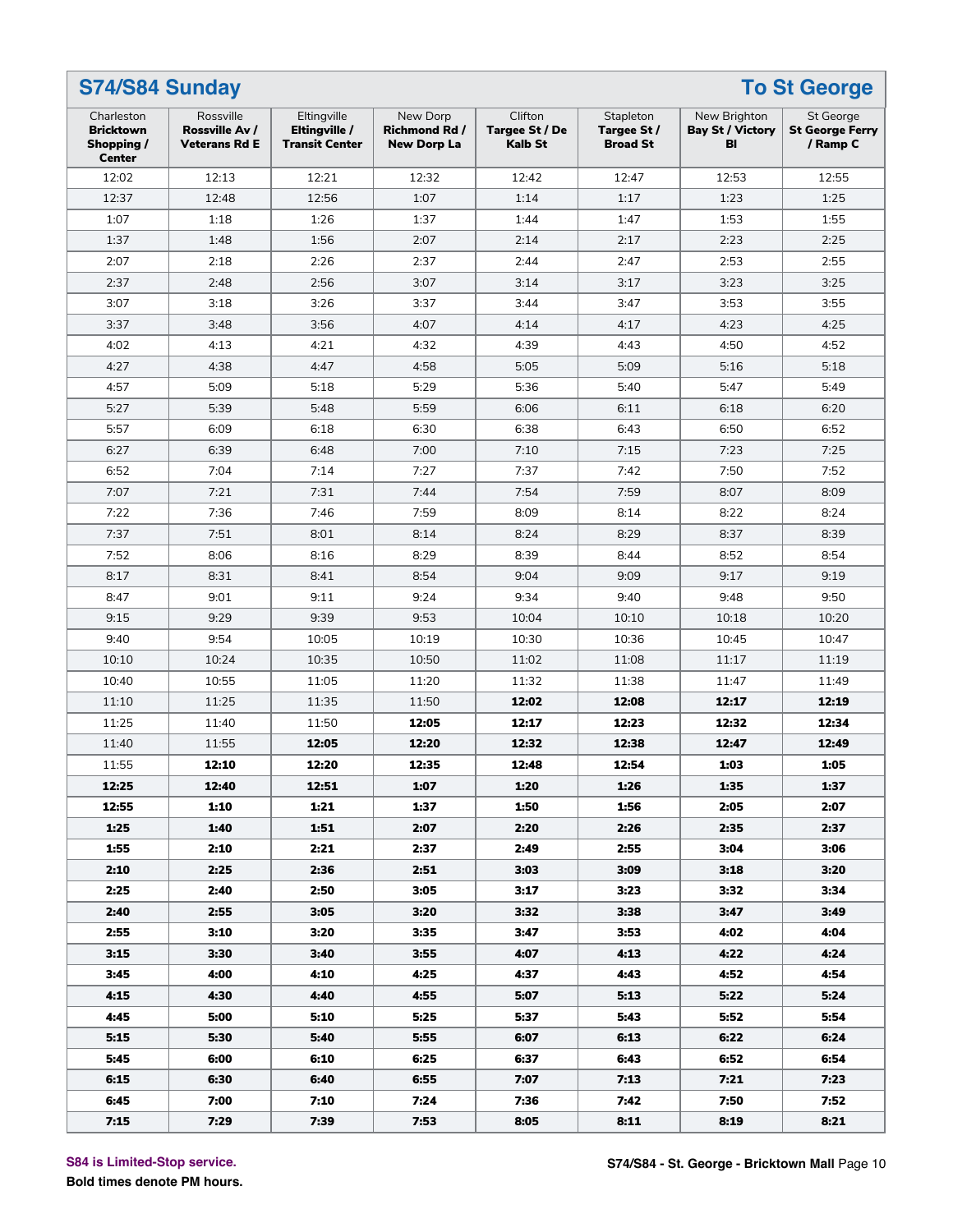| Charleston<br><b>Bricktown</b><br>Shopping /<br><b>Center</b> | Rossville<br>Rossville Av /<br>Veterans Rd E | Eltingville<br>Eltingville /<br><b>Transit Center</b> | New Dorp<br><b>Richmond Rd /</b><br><b>New Dorp La</b> | Clifton<br>Targee St / De<br><b>Kalb St</b> | Stapleton<br>Targee St/<br><b>Broad St</b> | New Brighton<br><b>Bay St / Victory</b><br>BI | St George<br><b>St George Ferry</b><br>/ Ramp C |
|---------------------------------------------------------------|----------------------------------------------|-------------------------------------------------------|--------------------------------------------------------|---------------------------------------------|--------------------------------------------|-----------------------------------------------|-------------------------------------------------|
| 7:45                                                          | 7:59                                         | 8:09                                                  | 8:23                                                   | 8:35                                        | 8:41                                       | 8:49                                          | 8:51                                            |
| 8:15                                                          | 8:29                                         | 8:39                                                  | 8:53                                                   | 9:05                                        | 9:11                                       | 9:19                                          | 9:21                                            |
| 8:45                                                          | 8:59                                         | 9:09                                                  | 9:23                                                   | 9:35                                        | 9:41                                       | 9:49                                          | 9:51                                            |
| 9:15                                                          | 9:29                                         | 9:39                                                  | 9:52                                                   | 10:04                                       | 10:10                                      | 10:18                                         | 10:20                                           |
| 9:45                                                          | 9:59                                         | 10:08                                                 | 10:21                                                  | 10:33                                       | 10:39                                      | 10:47                                         | 10:49                                           |
| 10:15                                                         | 10:29                                        | 10:38                                                 | 10:51                                                  | 11:03                                       | 11:08                                      | 11:16                                         | 11:18                                           |
| 10:45                                                         | 10:59                                        | 11:08                                                 | 11:20                                                  | 11:30                                       | 11:35                                      | 11:43                                         | 11:45                                           |
| 11:25                                                         | 11:39                                        | 11:48                                                 | 12:00                                                  | 12:10                                       | 12:15                                      | 12:23                                         | 12:25                                           |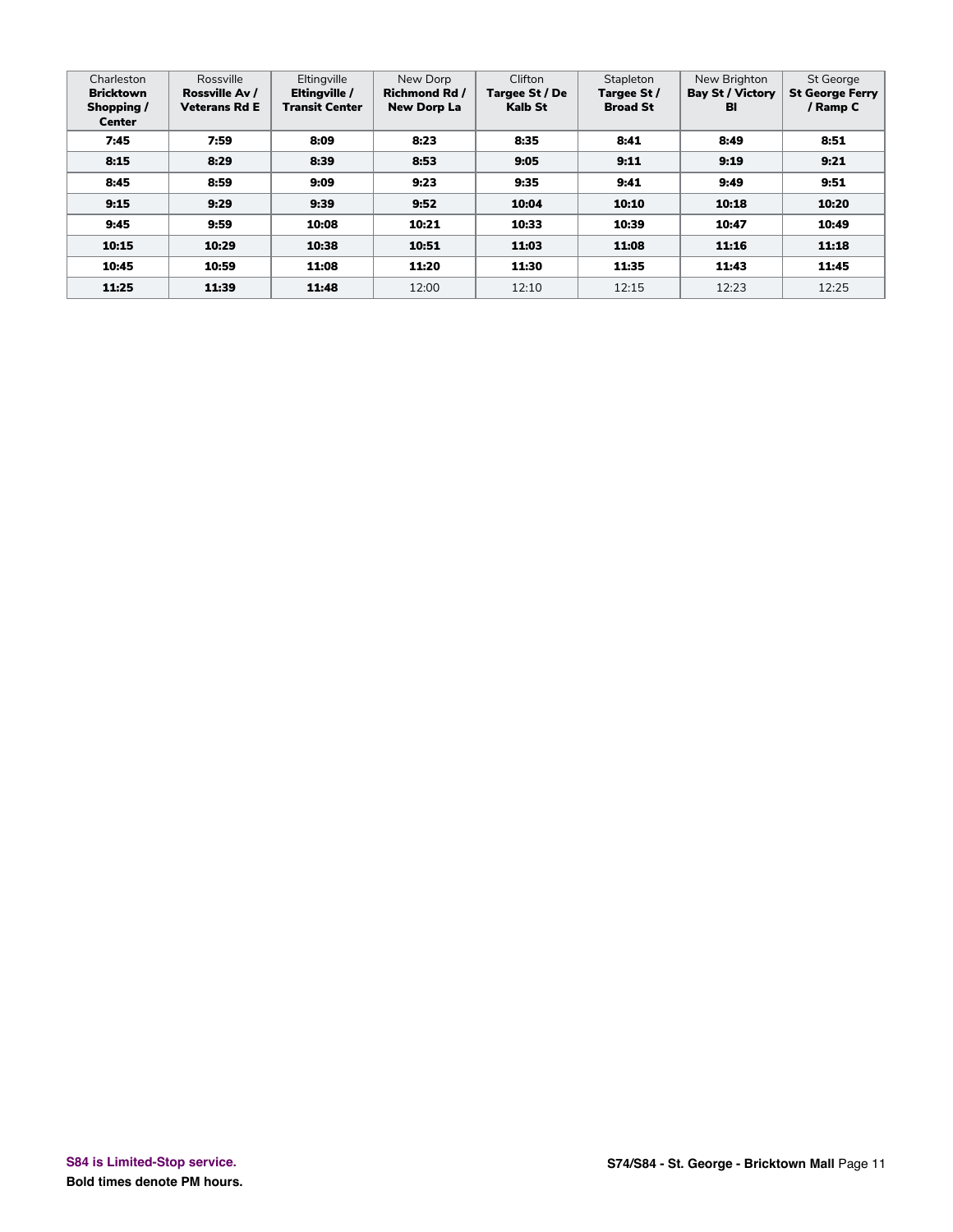|                                                                            | S74/S84 Sunday<br><b>To Bricktown Mall</b>    |                                             |                                                         |                                                        |                                                       |                                                     |                                                                    |  |  |  |
|----------------------------------------------------------------------------|-----------------------------------------------|---------------------------------------------|---------------------------------------------------------|--------------------------------------------------------|-------------------------------------------------------|-----------------------------------------------------|--------------------------------------------------------------------|--|--|--|
| <b>St George</b><br><b>St George Ferry</b><br>/ Ramp B S74 &<br><b>S84</b> | New Brighton<br><b>Bay St / Victory</b><br>BI | Clifton<br>Van Duzer St/<br><b>Broad St</b> | Grasmere<br><b>Richmond Rd /</b><br><b>Narrows Rd S</b> | New Dorp<br><b>Richmond Rd /</b><br><b>New Dorp La</b> | Eltingville<br>Eltingville /<br><b>Transit Center</b> | Rossville<br>Rossville Av /<br><b>Veterans Rd W</b> | Charleston<br><b>Bricktown</b><br><b>Shopping</b><br><b>Center</b> |  |  |  |
| 1:00                                                                       | 1:02                                          | 1:09                                        | 1:14                                                    | 1:23                                                   | 1:32                                                  | 1:41                                                | 1:51                                                               |  |  |  |
| 1:30                                                                       | 1:32                                          | 1:39                                        | 1:44                                                    | 1:53                                                   | 2:02                                                  | 2:11                                                | 2:21                                                               |  |  |  |
| 2:00                                                                       | 2:02                                          | 2:09                                        | 2:14                                                    | 2:23                                                   | 2:32                                                  | 2:41                                                | 2:51                                                               |  |  |  |
| 2:30                                                                       | 2:32                                          | 2:39                                        | 2:44                                                    | 2:53                                                   | 3:02                                                  | 3:11                                                | 3:21                                                               |  |  |  |
| 3:00                                                                       | 3:02                                          | 3:09                                        | 3:14                                                    | 3:23                                                   | 3:32                                                  | 3:41                                                | 3:51                                                               |  |  |  |
| 3:30                                                                       | 3:32                                          | 3:39                                        | 3:44                                                    | 3:53                                                   | 4:02                                                  | 4:11                                                | 4:21                                                               |  |  |  |
| 4:00                                                                       | 4:02                                          | 4:09                                        | 4:14                                                    | 4:23                                                   | 4:32                                                  | 4:41                                                | 4:51                                                               |  |  |  |
| 4:30                                                                       | 4:32                                          | 4:39                                        | 4:44                                                    | 4:53                                                   | 5:02                                                  | 5:11                                                | 5:21                                                               |  |  |  |
| 5:00                                                                       | 5:02                                          | 5:09                                        | 5:14                                                    | 5:23                                                   | 5:32                                                  | 5:41                                                | 5:51                                                               |  |  |  |
| 5:30                                                                       | 5:32                                          | 5:39                                        | 5:44                                                    | 5:53                                                   | 6:02                                                  | 6:12                                                | 6:26                                                               |  |  |  |
| 6:00                                                                       | 6:02                                          | 6:09                                        | 6:15                                                    | 6:26                                                   | 6:37                                                  | 6:47                                                | 7:01                                                               |  |  |  |
| 6:30                                                                       | 6:32                                          | 6:39                                        | 6:45                                                    | 6:56                                                   | 7:07                                                  | 7:18                                                | 7:34                                                               |  |  |  |
| 7:00                                                                       | 7:02                                          | 7:10                                        | 7:16                                                    | 7:28                                                   | 7:40                                                  | 7:51                                                | 8:07                                                               |  |  |  |
| 7:30                                                                       | 7:32                                          | 7:40                                        | 7:46                                                    | 7:58                                                   | 8:10                                                  | 8:21                                                | 8:37                                                               |  |  |  |
| 8:00                                                                       | 8:02                                          | 8:10                                        | 8:16                                                    | 8:28                                                   | 8:40                                                  | 8:51                                                | 9:07                                                               |  |  |  |
| 8:30                                                                       | 8:32                                          | 8:40                                        | 8:46                                                    | 8:58                                                   | 9:10                                                  | 9:21                                                | 9:37                                                               |  |  |  |
| 8:45                                                                       | 8:47                                          | 8:55                                        | 9:01                                                    | 9:13                                                   | 9:25                                                  | 9:36                                                | 9:52                                                               |  |  |  |
| 9:00                                                                       | 9:02                                          | 9:10                                        | 9:16                                                    | 9:28                                                   | 9:40                                                  | 9:51                                                | 10:07                                                              |  |  |  |
| 9:15                                                                       | 9:17                                          | 9:25                                        | 9:31                                                    | 9:43                                                   | 9:55                                                  | 10:06                                               | 10:22                                                              |  |  |  |
| 9:30                                                                       | 9:32                                          | 9:40                                        | 9:46                                                    | 9:58                                                   | 10:10                                                 | 10:21                                               | 10:37                                                              |  |  |  |
| 10:00                                                                      | 10:02                                         | 10:10                                       | 10:16                                                   | 10:28                                                  | 10:40                                                 | 10:52                                               | 11:08                                                              |  |  |  |
| 10:30                                                                      | 10:32                                         | 10:41                                       | 10:47                                                   | 10:59                                                  | 11:12                                                 | 11:24                                               | 11:40                                                              |  |  |  |
| 11:00                                                                      | 11:02                                         | 11:11                                       | 11:17                                                   | 11:29                                                  | 11:42                                                 | 11:54                                               | 12:10                                                              |  |  |  |
| 11:30                                                                      | 11:32                                         | 11:41                                       | 11:47                                                   | 11:59                                                  | 12:12                                                 | 12:24                                               | 12:40                                                              |  |  |  |
| 12:00                                                                      | 12:02                                         | 12:11                                       | 12:17                                                   | 12:29                                                  | 12:42                                                 | 12:54                                               | 1:10                                                               |  |  |  |
| 12:30                                                                      | 12:32                                         | 12:41                                       | 12:47                                                   | 12:59                                                  | 1:12                                                  | 1:24                                                | 1:40                                                               |  |  |  |
| 12:45                                                                      | 12:47                                         | 12:56                                       | 1:02                                                    | 1:14                                                   | 1:27                                                  | 1:39                                                | 1:55                                                               |  |  |  |
| 1:00                                                                       | 1:02                                          | 1:11                                        | 1:17                                                    | 1:29                                                   | 1:42                                                  | 1:54                                                | 2:10                                                               |  |  |  |
| 1:15                                                                       | 1:17                                          | 1:26                                        | 1:32                                                    | 1:45                                                   | 1:59                                                  | 2:11                                                | 2:27                                                               |  |  |  |
| 1:30                                                                       | 1:32                                          | 1:42                                        | 1:49                                                    | 2:02                                                   | 2:16                                                  | 2:28                                                | 2:44                                                               |  |  |  |
| 2:00                                                                       | 2:02                                          | 2:12                                        | 2:19                                                    | 2:32                                                   | 2:44                                                  | 2:56                                                | 3:11                                                               |  |  |  |
| 2:30                                                                       | 2:32                                          | 2:41                                        | 2:47                                                    | 2:58                                                   | 3:10                                                  | 3:22                                                | 3:37                                                               |  |  |  |
| 3:00                                                                       | 3:02                                          | 3:11                                        | 3:17                                                    | 3:28                                                   | 3:40                                                  | 3:52                                                | 4:07                                                               |  |  |  |
| 3:30                                                                       | 3:32                                          | 3:41                                        | 3:47                                                    | 3:58                                                   | 4:10                                                  | 4:22                                                | 4:37                                                               |  |  |  |
| 3:45                                                                       | 3:47                                          | 3:56                                        | 4:02                                                    | 4:13                                                   | 4:25                                                  | 4:37                                                | 4:52                                                               |  |  |  |
| 4:00                                                                       | 4:02                                          | 4:11                                        | 4:17                                                    | 4:28                                                   | 4:40                                                  | 4:52                                                | 5:07                                                               |  |  |  |
| 4:15                                                                       | 4:17                                          | 4:26                                        | 4:32                                                    | 4:43                                                   | 4:55                                                  | 5:07                                                | 5:22                                                               |  |  |  |
| 4:30                                                                       | 4:32                                          | 4:41                                        | 4:47                                                    | 4:58                                                   | 5:10                                                  | 5:22                                                | 5:37                                                               |  |  |  |
| 4:45                                                                       | 4:47                                          | 4:56                                        | 5:02                                                    | 5:13                                                   | 5:25                                                  | 5:37                                                | 5:52                                                               |  |  |  |
| 5:00                                                                       | 5:02                                          | 5:11                                        | 5:17                                                    | 5:28                                                   | 5:40                                                  | 5:52                                                | 6:07                                                               |  |  |  |
| 5:30                                                                       | 5:32                                          | 5:41                                        | 5:47                                                    | 5:58                                                   | 6:10                                                  | 6:22                                                | 6:37                                                               |  |  |  |
| 6:00                                                                       | 6:02                                          | 6:11                                        | 6:17                                                    | 6:28                                                   | 6:40                                                  | 6:52                                                | 7:07                                                               |  |  |  |
| 6:30                                                                       | 6:32                                          | 6:41                                        | 6:47                                                    | 6:58                                                   | 7:10                                                  | 7:22                                                | 7:37                                                               |  |  |  |
| 7:00                                                                       | 7:02                                          | 7:11                                        | 7:17                                                    | 7:28                                                   | 7:40                                                  | 7:51                                                | 8:06                                                               |  |  |  |
| 7:30                                                                       | 7:32                                          | 7:41                                        | 7:47                                                    | 7:57                                                   | 8:08                                                  | 8:19                                                | 8:34                                                               |  |  |  |
| 8:00                                                                       | 8:02                                          | 8:11                                        | 8:17                                                    | 8:27                                                   | 8:38                                                  | 8:49                                                | 9:04                                                               |  |  |  |

**S84 is Limited-Stop service.**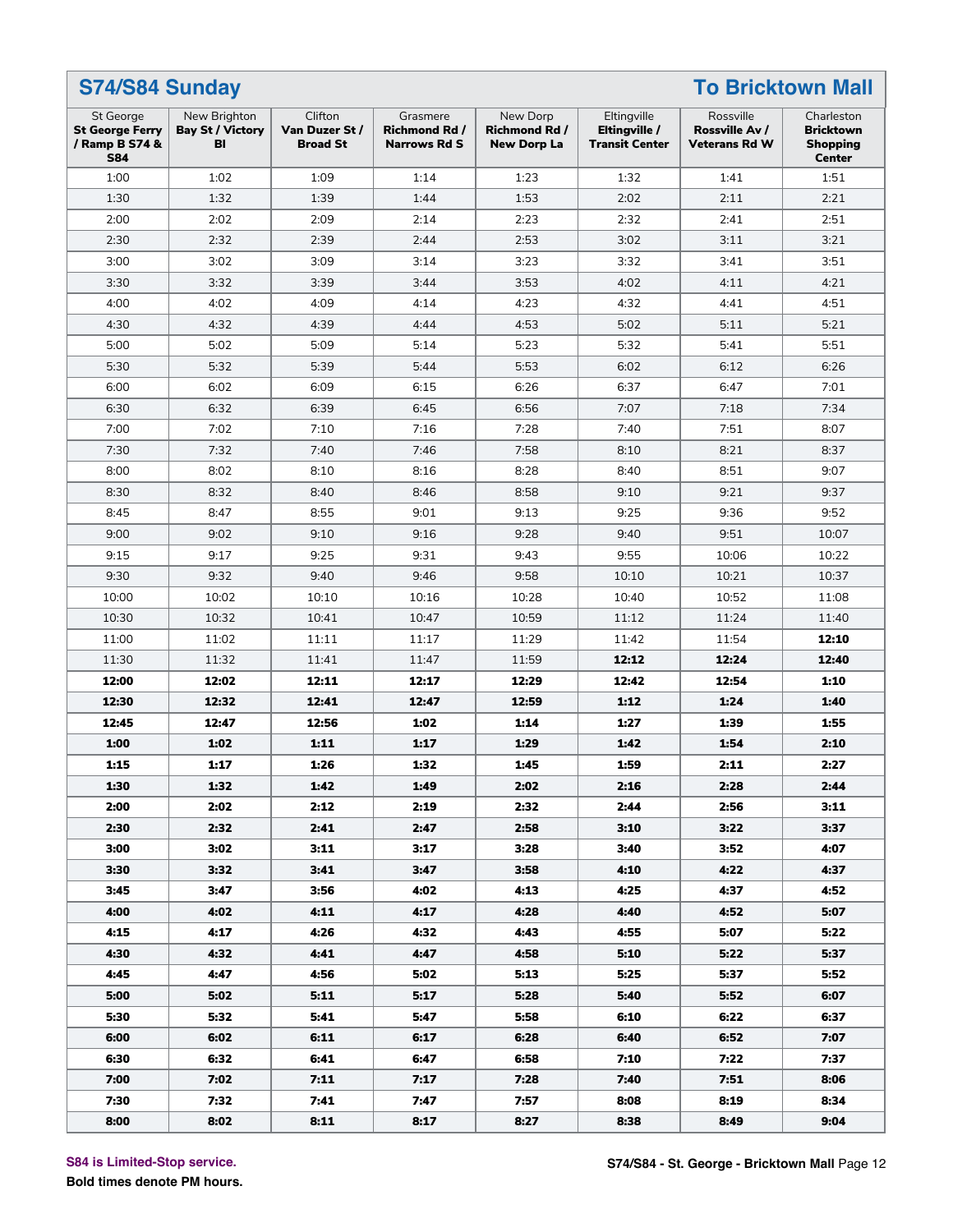| <b>St George</b><br><b>St George Ferry</b><br>/ Ramp B S74 &<br><b>S84</b> | New Brighton<br><b>Bay St / Victory</b><br>BI | Clifton<br>Van Duzer St /<br><b>Broad St</b> | Grasmere<br>Richmond Rd /<br>Narrows Rd S | New Dorp<br><b>Richmond Rd /</b><br><b>New Dorp La</b> | Eltingville<br>Eltingville /<br><b>Transit Center</b> | Rossville<br>Rossville Av /<br><b>Veterans Rd W</b> | Charleston<br><b>Bricktown</b><br><b>Shopping</b><br><b>Center</b> |
|----------------------------------------------------------------------------|-----------------------------------------------|----------------------------------------------|-------------------------------------------|--------------------------------------------------------|-------------------------------------------------------|-----------------------------------------------------|--------------------------------------------------------------------|
| 8:30                                                                       | 8:32                                          | 8:41                                         | 8:47                                      | 8:57                                                   | 9:08                                                  | 9:19                                                | 9:34                                                               |
| 9:00                                                                       | 9:02                                          | 9:11                                         | 9:17                                      | 9:27                                                   | 9:38                                                  | 9:49                                                | 10:04                                                              |
| 9:30                                                                       | 9:32                                          | 9:41                                         | 9:47                                      | 9:57                                                   | 10:08                                                 | 10:19                                               | 10:34                                                              |
| 10:00                                                                      | 10:02                                         | 10:11                                        | 10:17                                     | 10:27                                                  | 10:38                                                 | 10:49                                               | 11:02                                                              |
| 10:30                                                                      | 10:32                                         | 10:40                                        | 10:45                                     | 10:54                                                  | 11:04                                                 | 11:15                                               | 11:28                                                              |
| 11:00                                                                      | 11:02                                         | 11:10                                        | 11:15                                     | 11:24                                                  | 11:34                                                 | 11:45                                               | 11:58                                                              |
| 11:30                                                                      | 11:32                                         | 11:40                                        | 11:45                                     | 11:54                                                  | 12:04                                                 | 12:15                                               | 12:28                                                              |
| 12:00                                                                      | 12:02                                         | 12:10                                        | 12:15                                     | 12:24                                                  | 12:34                                                 | 12:45                                               | 12:58                                                              |
| 12:30                                                                      | 12:32                                         | 12:40                                        | 12:45                                     | 12:54                                                  | 1:04                                                  | 1:15                                                | 1:28                                                               |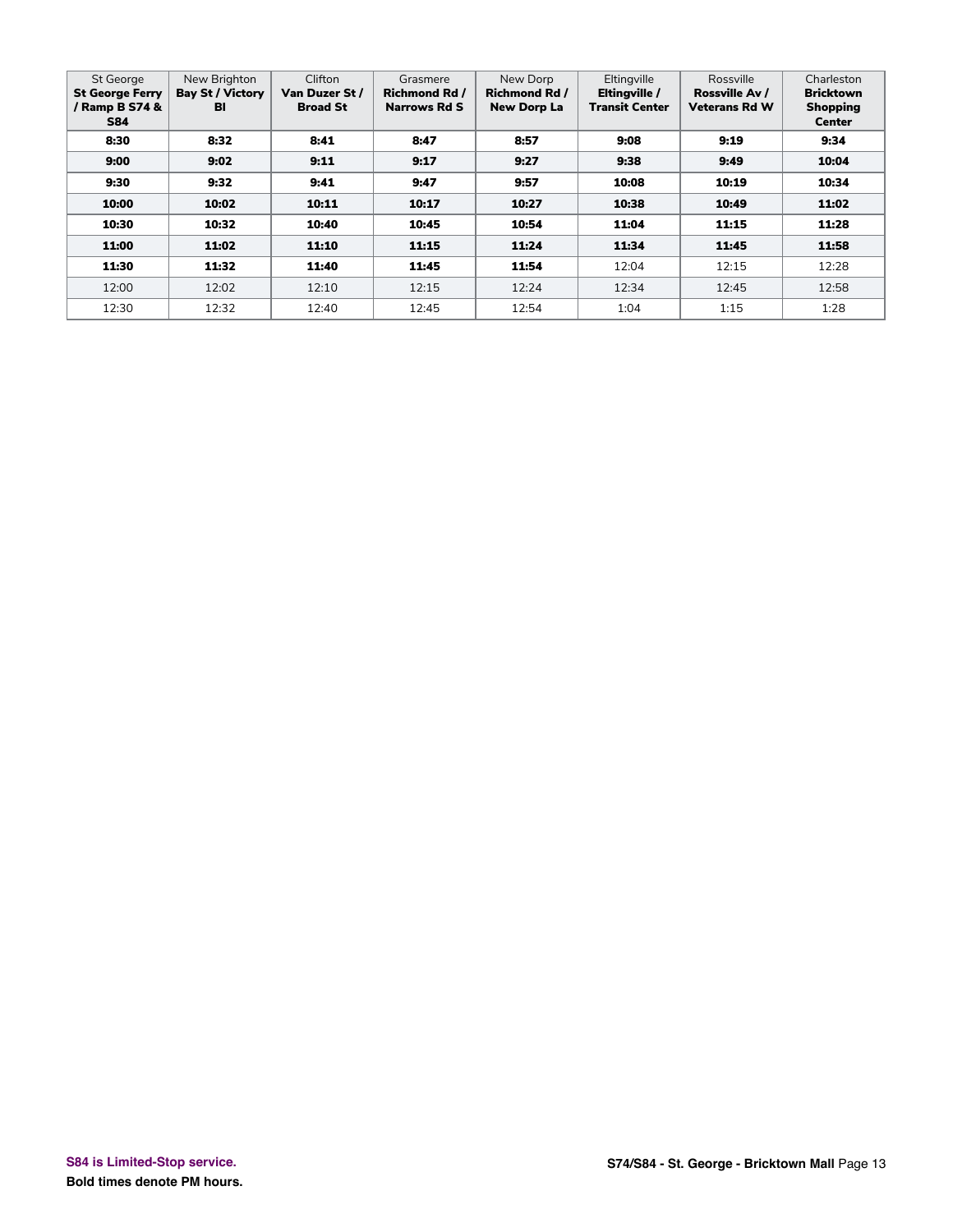



St. George - Bricktown Mall via Richmond Rd / Arthur Kill Rd

#### Local Service

Effective June 26, 2022

For accessible subway stations, travel directions and other information: **Visit www.mta.info or call us at 511**

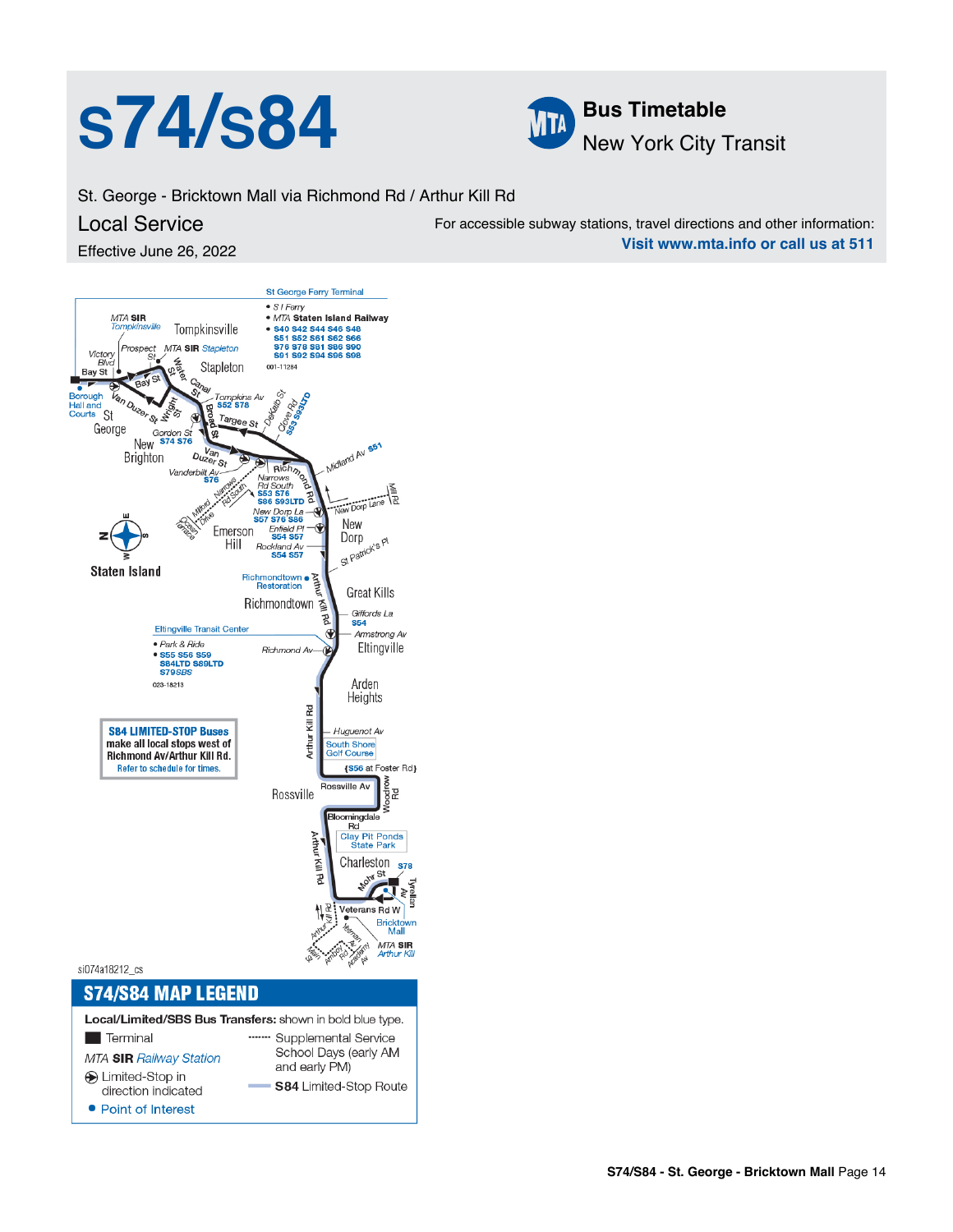**Fares** – MetroCard® is accepted for all MTA New York City trains (including Staten Island Railway - SIR), and, local, Limited-Stop and +SelectBusService buses (at MetroCard fare collection machines). Express buses only accept 7- Day Express Bus Plus MetroCard or Pay-Per-Ride MetroCard. All of our buses and +SelectBusService Coin Fare Collector machines accept exact fare in coins. Dollar bills, pennies, and half-dollar coins are not accepted. OMNY is the MTA's new fare payment system. Use your contactless card or smart device to pay the fare on buses and subways. Visit omny.info for details of the rollout.

**Free Transfers** – Unlimited Ride MetroCard permits free transfers to all but our express buses (between subway and local bus, local bus and local bus etc.) Pay-Per-Ride MetroCard allows one free transfer of equal or lesser value if you complete your transfer within two hours of the time you pay your full fare with the same MetroCard. If you pay your local bus fare with coins, ask for a free electronic paper transfer to use on another local bus.

**Reduced-Fare Benefits** – You are eligible for reduced-fare benefits if you are at least 65 years of age or have a qualifying disability. Benefits are available (except on peak-hour express buses) with proper identification, including Reduced-Fare MetroCard or Medicare card.

**Children** – The subway, SIR, local, Limited-Stop, and +SelectBusService buses permit up to three children, 44 inches tall and under to ride free when accompanied by an adult paying full fare.

**Terms and Conditions** – Fares and MetroCard use are subject to applicable tariffs and conditions of use.

#### **Bus Operator Apple Award**

If you think your bus operator deserves an Apple Award--our special recognition for this service, courtesy and professionalism-- go to mta.info/customer-feedback or call 511 and give us the badge or bus number.

#### **Holiday Service 2022**

**Reduced weekday service operates on:** Martin Luther King Day\*, Day After Thanksgiving\*.

**Saturday service operates on:** Presidents Day\*, Independence Day, Dec 26.

**Sunday service operates on:** Memorial Day, Labor Day, Thanksgiving Day, Christmas Day+, New Years Day+.

\* Special schedules for these days will be available at [mta.info](https://new.mta.info/) for express routes only.

+ Service information for the day preceding this holiday or holiday weekend will be provided on [mta.info](https://new.mta.info/), and on service notices posted on buses.

Information in this timetable is subject to change without notice. Traffic conditions and weather can affect running time.

| <b>Travel Help and Information</b>                            | <b>IF YOU SEE</b><br><b>SOMETHING, SAY</b><br><b>SOMETHING.</b>                                                |
|---------------------------------------------------------------|----------------------------------------------------------------------------------------------------------------|
| <b>One MTA</b><br>511<br>One Number.<br>Call 511 and say MTA. | <b>Be suspicious of</b><br>anything<br>unattended.<br>Tell a cop, an MTA<br>employee or call<br>1-888-692-7233 |
| TTY/TDD users only 711                                        | (1-888-NYC-SAFE).                                                                                              |
| <b>Online:</b> www.mta.info                                   |                                                                                                                |

**Filing a Title VI Complaint** – MTA New York City Transit ("NYC Transit") and<br>MTA Bus Company are committed to providing non-discriminatory service to<br>ensure that no person is excluded from participation in, or denied the

To request more information about Title VI or to submit a written complaint if you believe that you have been subjected to discrimination, you may contact NYC<br>Transit's Office of Equal Employment Opportunity, 130 Livingston Street, 3rd Floor,<br>Brooklyn, NY 11201.

In addition to your right to file a complaint with NYC Transit and MTA Bus<br>Company, you have the right to file a Title VI complaint with the U.S. Department<br>of Transportation, Federal Transit Administration, Office of Civi